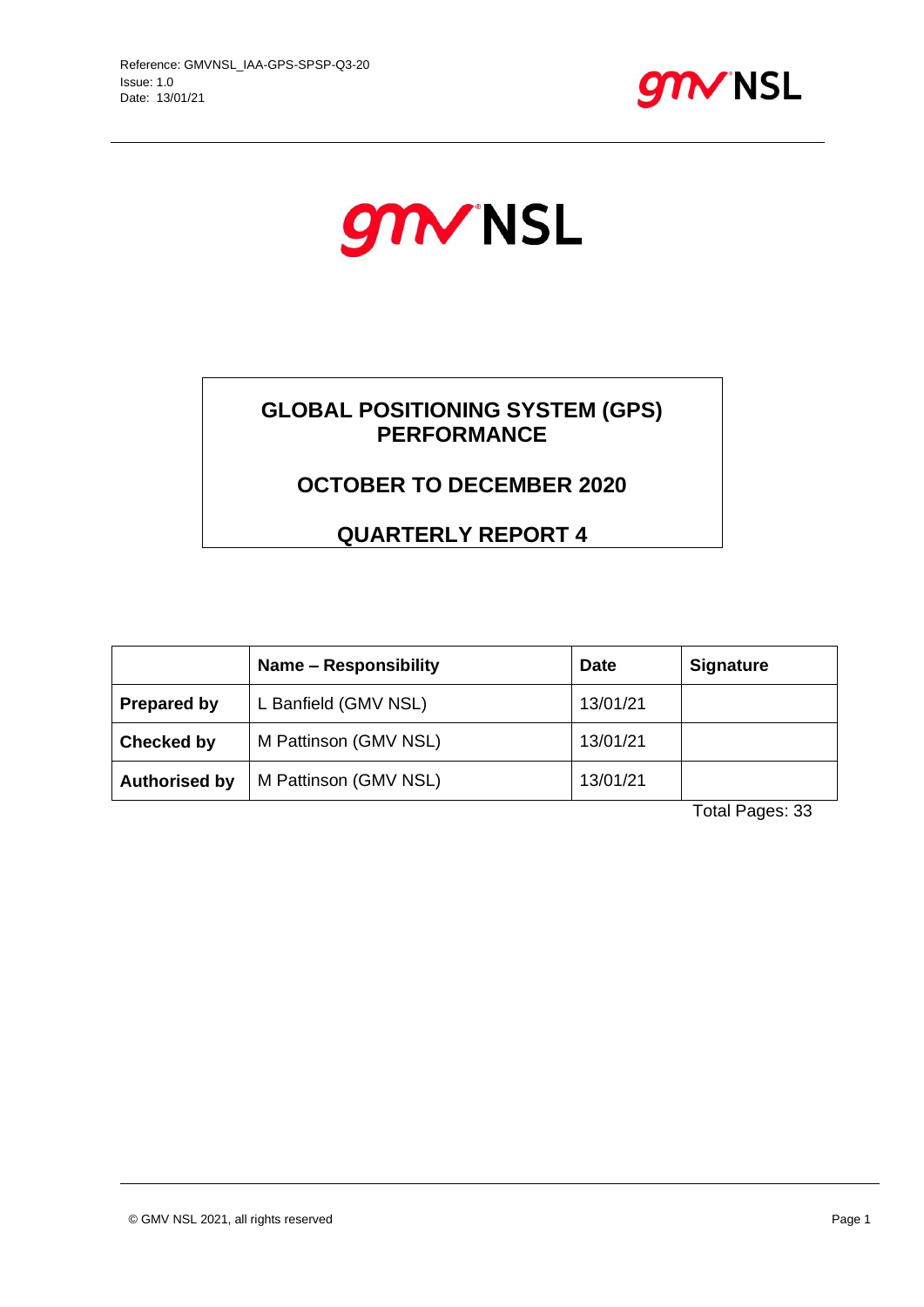

# **Change Record**

| <b>Issue</b><br>Rev. | <b>Date</b> | §: Change Record                                                                   | <b>Authors</b> |
|----------------------|-------------|------------------------------------------------------------------------------------|----------------|
| 1.A                  | 13/01/21    | First version delivered to OSi for review and   L Banfield, M Pattinson<br>comment |                |
|                      |             |                                                                                    |                |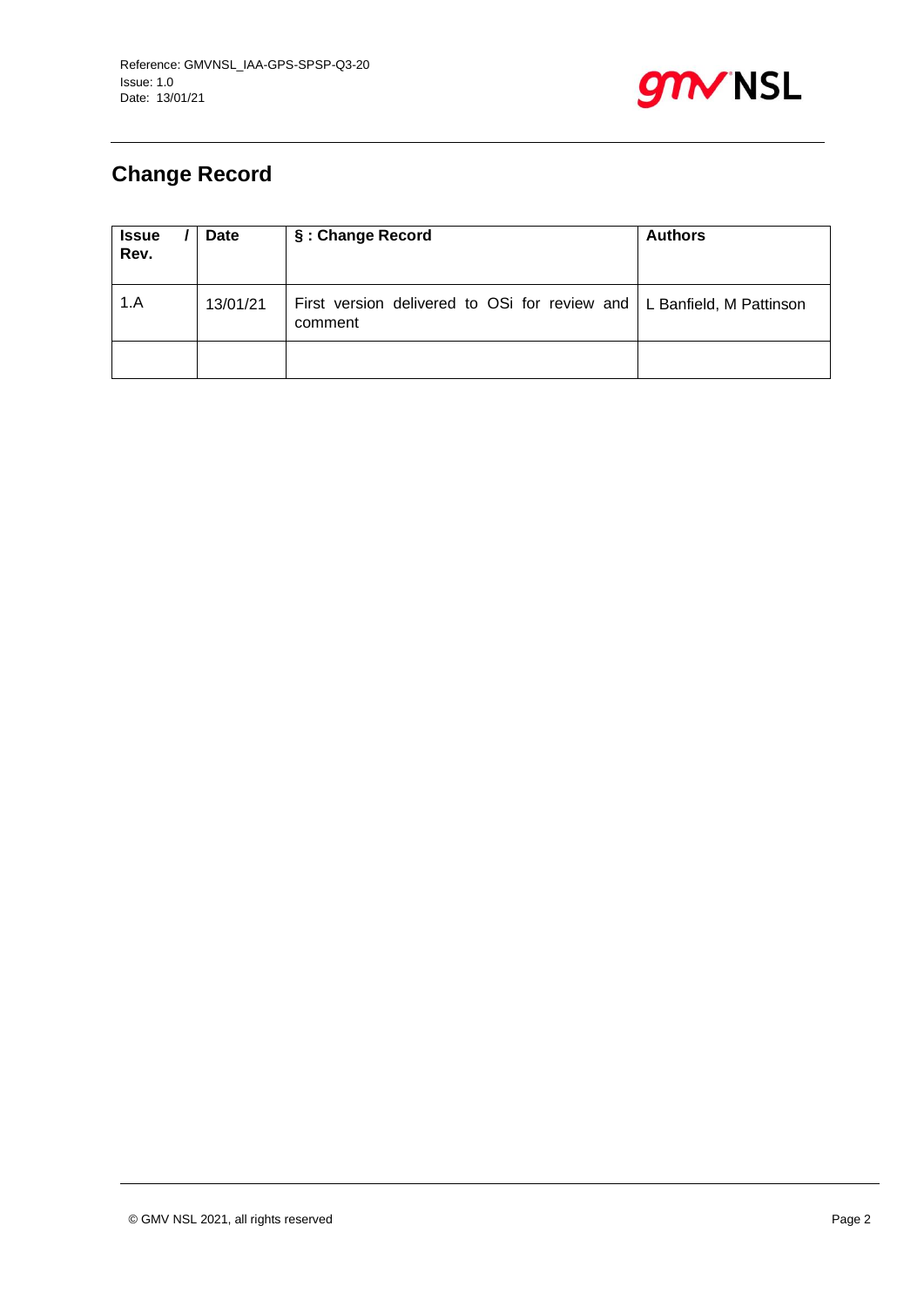

## **Table of Contents**

| $\mathbf 1$    |                |
|----------------|----------------|
| 1.1            |                |
| 1.2            |                |
| 1.3            | 1.3.1<br>1.3.2 |
| 1.4            |                |
| 2 <sup>1</sup> |                |
| 2.1            |                |
| 2.2            |                |
| 2.3            |                |
| 2.4            |                |
| 3 <sup>1</sup> |                |
| 3.1            |                |
| 3.2            |                |
| 3.3            |                |
| 3.4            |                |
| 3.5            |                |
| 3.6            |                |
| 3.7            |                |
| 3.8            |                |
| 4              |                |
| 5              |                |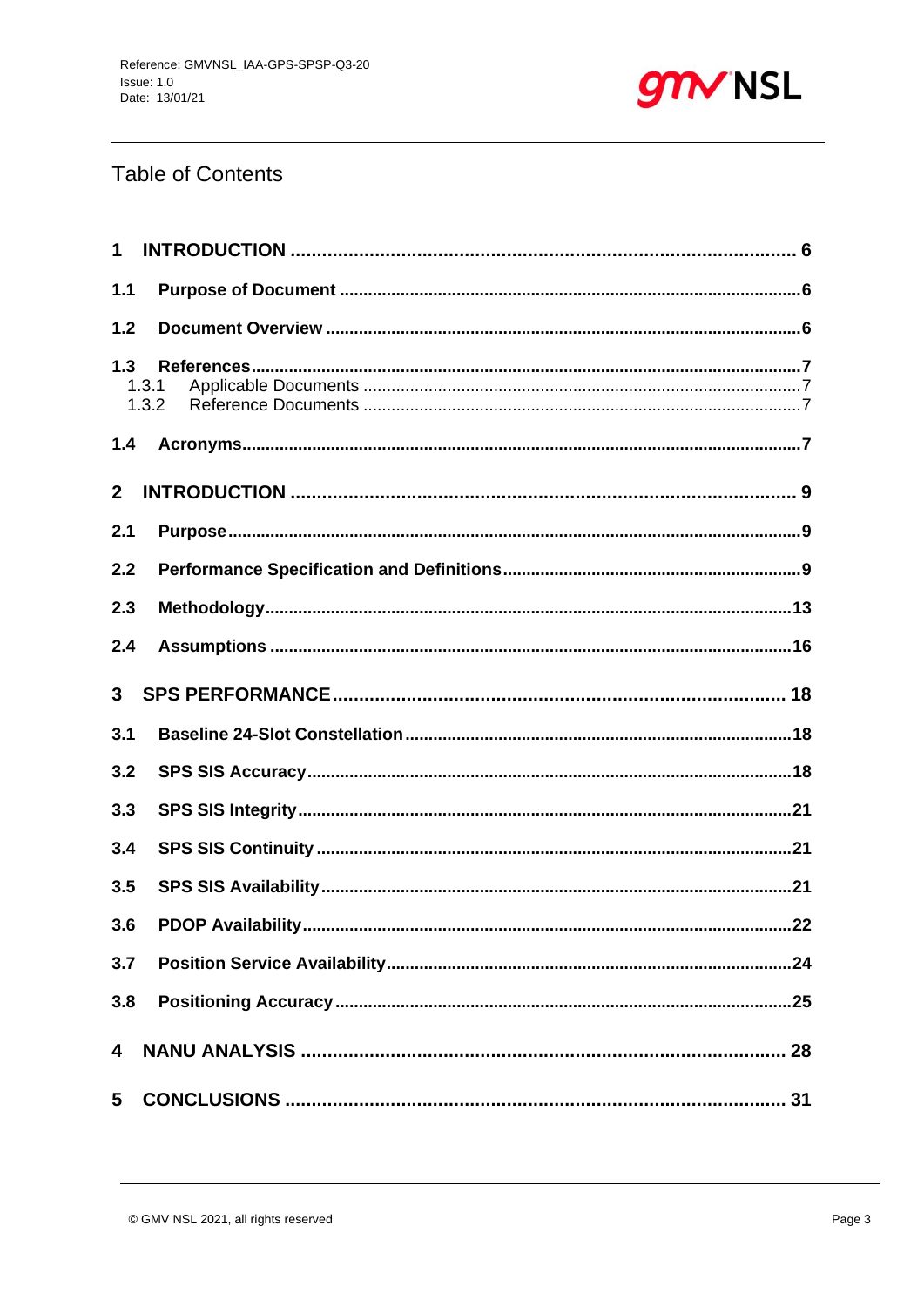

# List of Figures

| Figure 3-5: Daily Horizontal Service Availability Values for Reporting Period  24 |  |
|-----------------------------------------------------------------------------------|--|
| Figure 3-6: Daily Vertical Service Availability Values for Reporting Period 25    |  |
| Figure 3-7: Daily Horizontal Position Accuracy (95%) for Reporting Period  26     |  |
| Figure 3-8: Daily Vertical Position Accuracy (95%) for Reporting Period  26       |  |
| Figure 3-9: Daily Horizontal Position Accuracy (99.99%) for Reporting Period  27  |  |
| Figure 3-10: Daily Vertical Position Accuracy (99.99%) for Reporting Period  27   |  |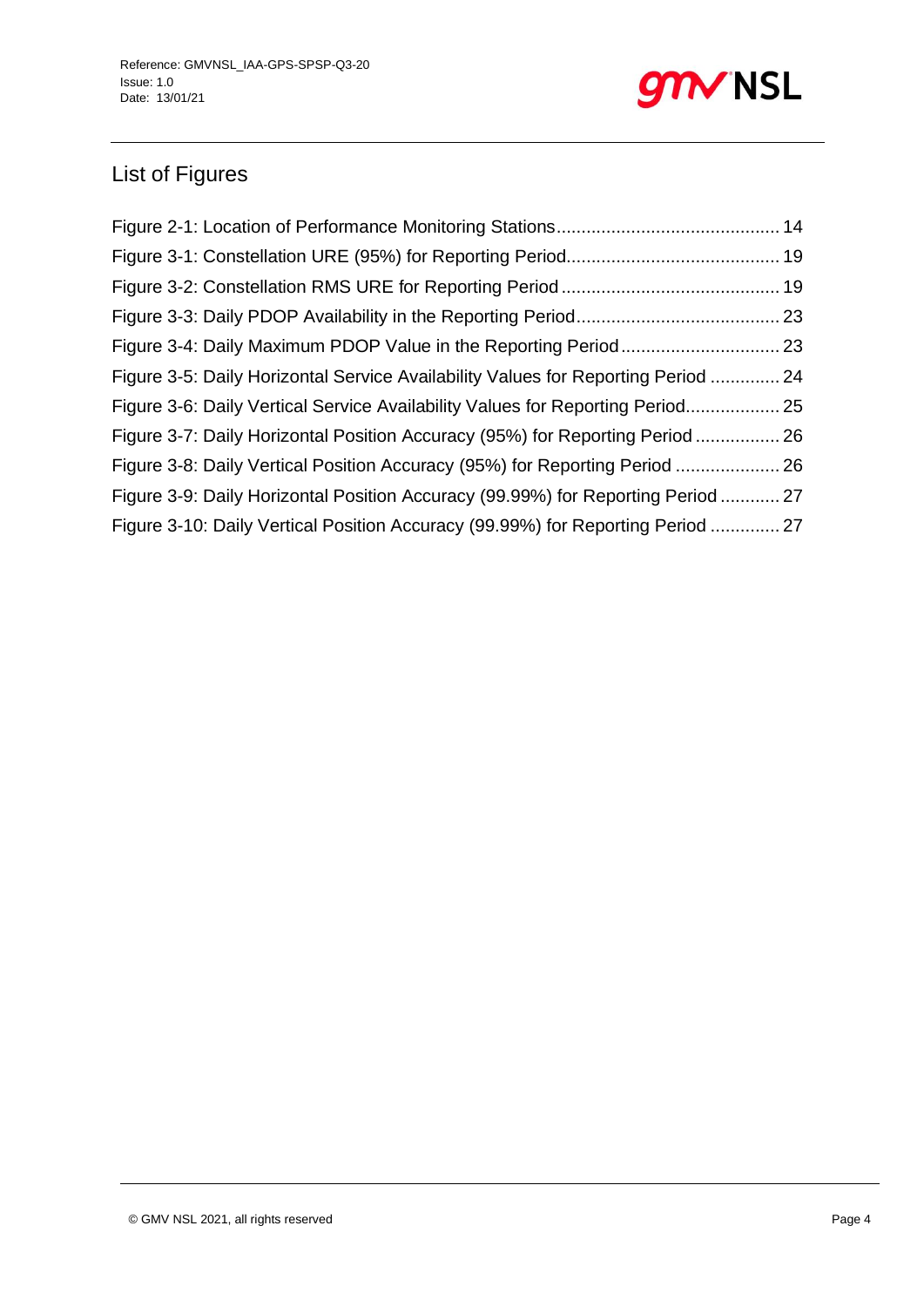

## **List of Tables**

| Table                   |          | $1 - 1$                                                                       |         | Applicable |           | Documents        |
|-------------------------|----------|-------------------------------------------------------------------------------|---------|------------|-----------|------------------|
| 7<br>Table              |          | $1-2$ :                                                                       |         |            | Reference | <b>Documents</b> |
| $\overline{7}$<br>Table |          | 1-3: Acronyms and Abbreviations                                               |         |            |           |                  |
| 8                       |          | Table 2-1: SPS Criteria and Specifications                                    |         |            |           |                  |
| 12                      |          | Table 3-2: Baseline constellation in the Period 1 October to 31 December 2020 |         |            |           |                  |
| 18                      |          | Table 3-3: Range Error Statistics for Reporting Period                        |         |            |           |                  |
| 20                      |          | Table 4-1: Summary of Forecast Scheduled Outages                              |         |            |           |                  |
| 28                      |          | Table 4-2: Summary of Actual Scheduled Outages                                |         |            |           |                  |
| 29                      |          | Table 4-3: Summary of Cancelled Outages                                       |         |            |           |                  |
| 29                      |          | Table 4-4: Summary of Forecast and Actual Unscheduled Outages                 |         |            |           |                  |
| 29<br>Table             | $4 - 5:$ | Summary of NANU Statistics for Monitoring Period                              |         |            |           |                  |
| 29<br>Table             |          | .<br>$5 - 1:$                                                                 | Summary |            | of        | Performance      |
| 32                      |          |                                                                               |         |            |           |                  |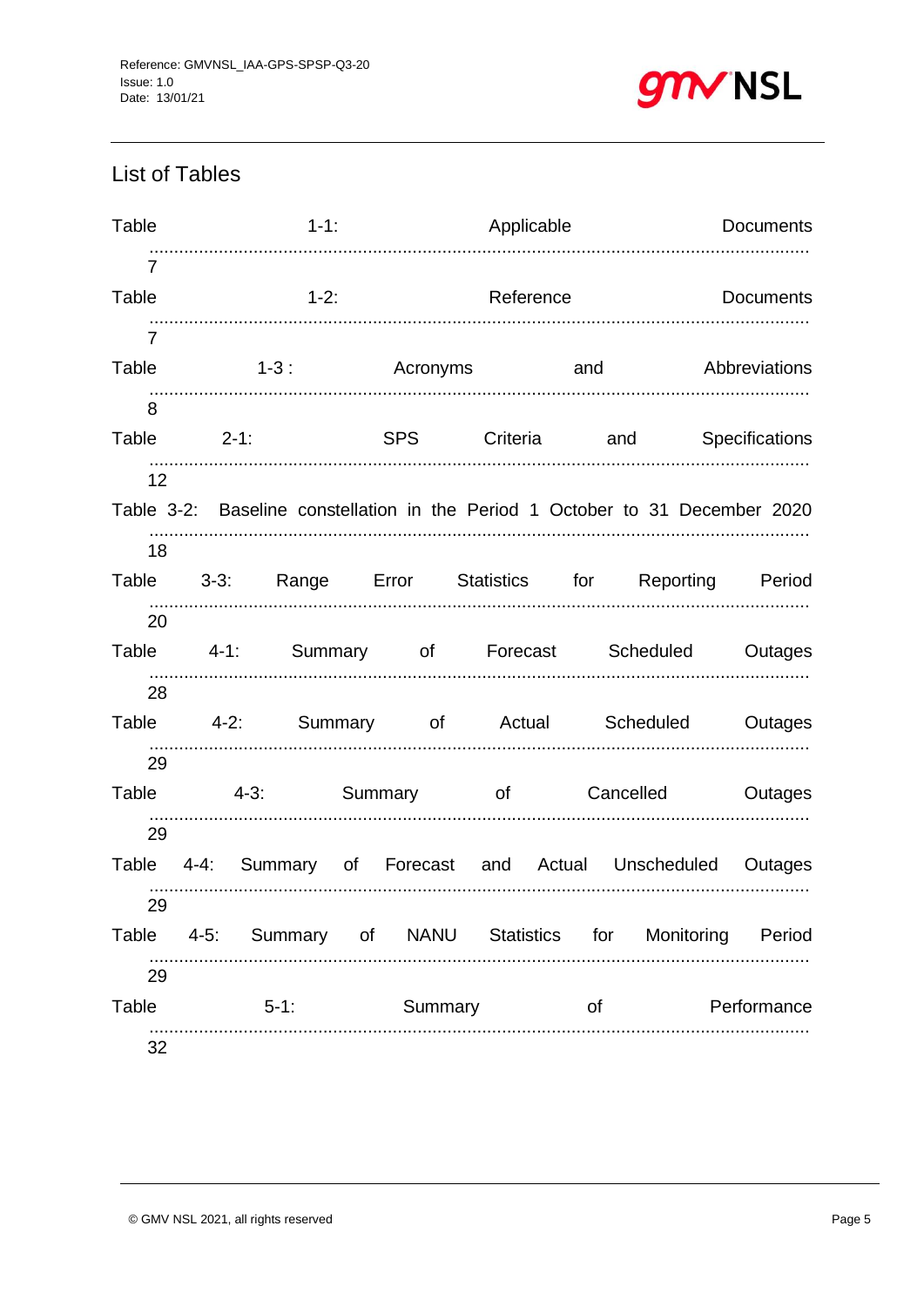

## <span id="page-5-0"></span>**1 INTRODUCTION**

### <span id="page-5-1"></span>**1.1 Purpose of Document**

This document presents the results of the GPS SPS performance assessment for the period of October 2020 to December 2020. The objectives of the performance assessment are to compare the measured performance against US DoD SPS performance specification [RD.1], covering the following parameters:

- SPS SiS Accuracy,
- SPS SiS Integrity,
- SPS SiS Continuity,
- SPS SiS Availability,
- PDOP Availability,
- SPS Position Service Availability and
- SPS Position Service Accuracy.

It also includes NANU analysis and geomagnetic activity. The performance is analysed according to [AD.1] and [AD.2] using raw data recorded at the OSi site MLG1.

### <span id="page-5-2"></span>**1.2 Document Overview**

This document is arranged in the following sections:

- **Section 1**, the current section, describes the purpose, scope and structure of the document and lists the reference documents.
- **Section 2** gives an introduction to the activity, including performance specification and assessment methodology and assumptions;
- **Section 3** contains an assessment of performance against GPS SPS performance standards;
- **Section 4** provides an analysis of the NANUs;
- **Section 5** contains the conclusions.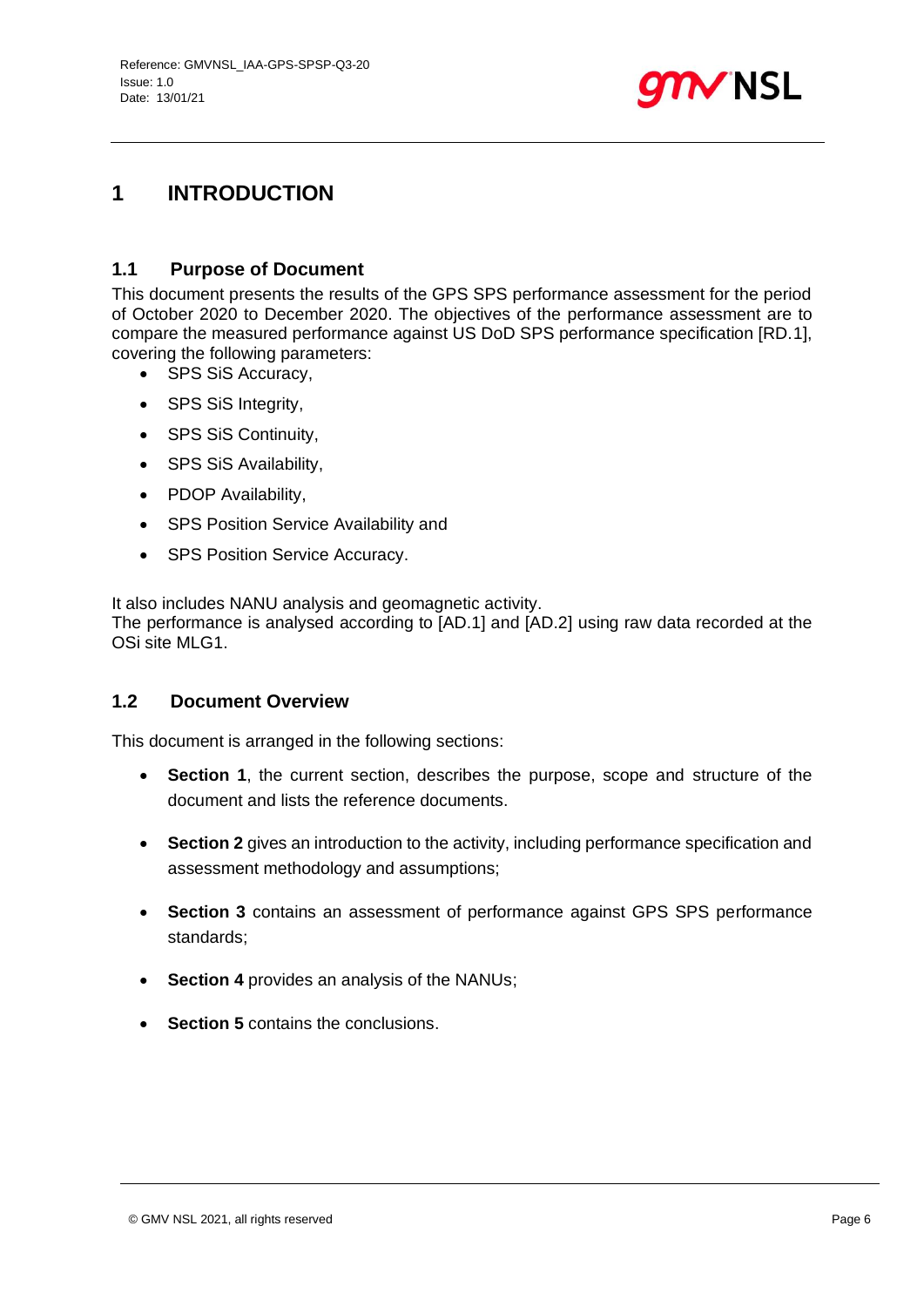

## <span id="page-6-0"></span>**1.3 References**

## <span id="page-6-1"></span>**1.3.1 Applicable Documents**

| Ref. | <b>Document title</b>                                                                                                                     | <b>Document reference</b> | <b>Issue</b> | <b>Date</b> |
|------|-------------------------------------------------------------------------------------------------------------------------------------------|---------------------------|--------------|-------------|
| AD.1 | Agreement relating to the<br>provision of services pursuant<br>to request for tenders for the<br>provision of GNSS monitoring<br>services |                           |              | 25/06/19    |
| AD.2 |                                                                                                                                           |                           |              |             |

### Table 1-1: Applicable Documents

### <span id="page-6-2"></span>**1.3.2 Reference Documents**

| Ref. | <b>Document title</b>                                                                           | <b>Document reference</b> | <b>Issue</b>               | Date               |
|------|-------------------------------------------------------------------------------------------------|---------------------------|----------------------------|--------------------|
| RD.1 | <b>Global Positioning System</b><br><b>Standard Positioning Service</b><br>Performance Standard | <b>GPS SPS</b>            | 5 <sup>th</sup><br>Edition | Apr 2020           |
| RD.2 | Global Positioning System (GPS)<br><b>Civil Monitoring Performance</b><br>Specification         | DOT-VNTSC-FAA-09-08       |                            | April 30th<br>2009 |
| RD.3 | Reference Set of Parameters for<br>RAIM Availability Simulations',<br>EUROCAE WG-62             |                           |                            | 8-9 July<br>2003   |

#### Table 1-2: Reference Documents

## <span id="page-6-3"></span>**1.4 Acronyms**

| Acronym      | Organisation                            |
|--------------|-----------------------------------------|
| <b>AOD</b>   | Age Of Data                             |
| <b>GNSS</b>  | Global Navigation Satellite System      |
| <b>GPS</b>   | <b>Global Positioning System</b>        |
| <b>HDOP</b>  | <b>Horizontal Dilution Of Precision</b> |
| <b>IAA</b>   | <b>Irish Aviation Authority</b>         |
| <b>IGS</b>   | <b>International GNSS Service</b>       |
| <b>NANU</b>  | Notice Advisory to Navstar Users        |
| <b>NOTAM</b> | Notice To Airmen                        |
| OSi          | Ordnance Survey Ireland                 |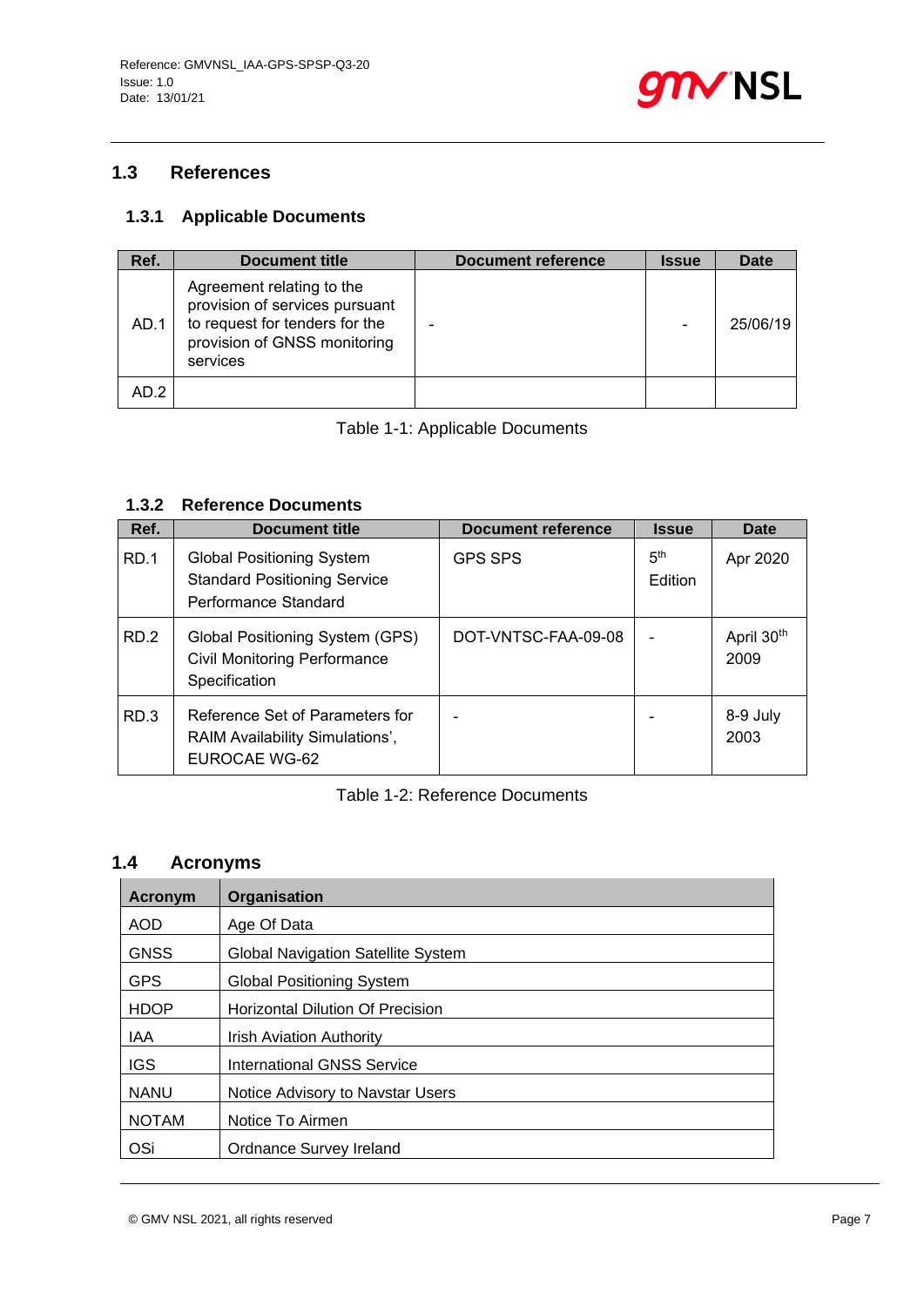

| Acronym     | Organisation                             |
|-------------|------------------------------------------|
| <b>PDOP</b> | <b>Position Dilution Of Precision</b>    |
| RAIM        | Receiver Autonomous Integrity Monitoring |
| <b>SIS</b>  | Signal In Space                          |
| <b>SPS</b>  | <b>Standard Positioning Service</b>      |
| TTA         | Time To Alarm                            |
| <b>UERE</b> | User Equivalent Range Error              |
| <b>URA</b>  | User Range Accuracy                      |
| <b>URE</b>  | User Range Error                         |
| <b>VDOP</b> | <b>Vertical Dilution Of Precision</b>    |

Table 1-3 : Acronyms and Abbreviations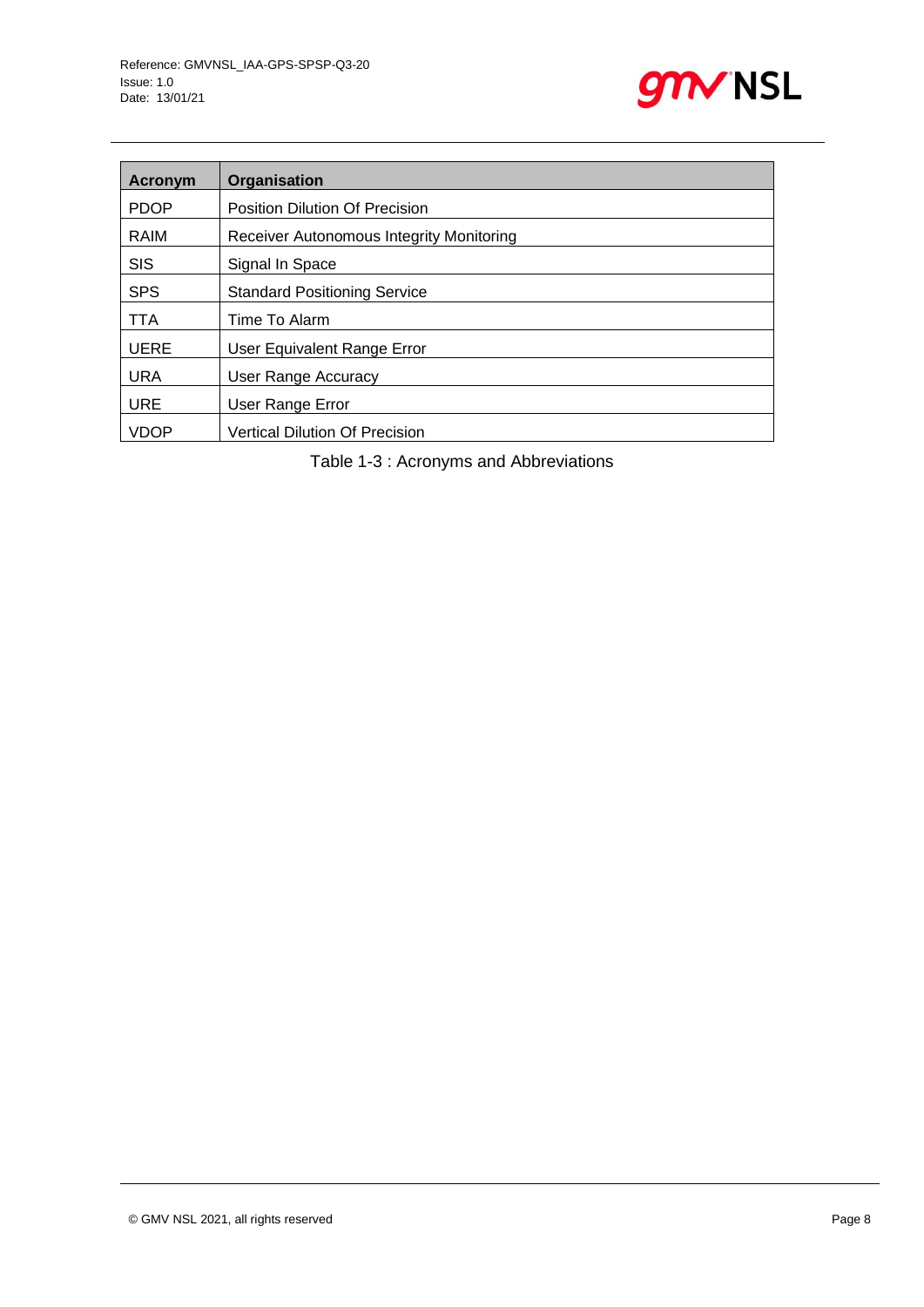

## <span id="page-8-0"></span>**2 INTRODUCTION**

### <span id="page-8-1"></span>**2.1 Purpose**

The purpose of the performance monitoring activity is to collect and analyse data on the performance of the GPS Signal in Space (SIS) [AD.1]. For this report, the applicable requirements are defined in the Global Positioning System Standard Positioning Service Performance Standard (GPS SPS PS), approved by the US Department of Defence [RD.1].

### <span id="page-8-2"></span>**2.2 Performance Specification and Definitions**

It is noted that the GPS performance specification [RD.1] was updated during this year (in April 2020) and some of the performance criteria and specification have changed since the previous version. This version of the performance report (for Q3 2020) uses the new specification values from the updated version of [RD.1], which means there are some differences to previous performance reports.

The applicable performance specifications for the Standard Positioning Service [RD. 1] are as follows, with changes to the previous version of the GPS performance spec noted:

| <b>Criteria</b>                      | <b>Specifications</b>                                                                                                                 |
|--------------------------------------|---------------------------------------------------------------------------------------------------------------------------------------|
|                                      | The User Range Error (URE) for any healthy satellite for Single-Frequency<br>C/A-Code:                                                |
|                                      | ≤7.0 m 95% Global Average URE during Normal Operations over all age<br>of data (AODs) [previous value was 7.8m]                       |
|                                      | ≤3.8m 95% Global Average URE during Normal Operations at Zero AOD<br>$\bullet$<br>[previous value was 6.0m]                           |
|                                      | ≤9.7 m 95% Global Average URE during Normal Operations at Any AOD<br>$\bullet$<br>[previous value was 12.8m]                          |
| <b>SPS</b><br><b>SIS</b><br>Accuracy | ≤30 m 99.94% Global Average URE during Normal Operations over one-<br>$\bullet$<br>year period                                        |
|                                      | ≤30 m 99.79% Worst Case Single Point Average URE during Normal<br>$\bullet$<br>Operations over one-year period                        |
|                                      | ≤388 m 95% Global Average URE during Extended Operations after 14<br>$\bullet$<br>Days without Upload.                                |
|                                      | The User Range Error (URE) for all healthy satellites for Single-Frequency<br>C/A-Code:                                               |
|                                      | ≤2.0 m 95% Global Average URE during Normal Operations over all age<br>of data (AODs) [New specification - did not appear previously] |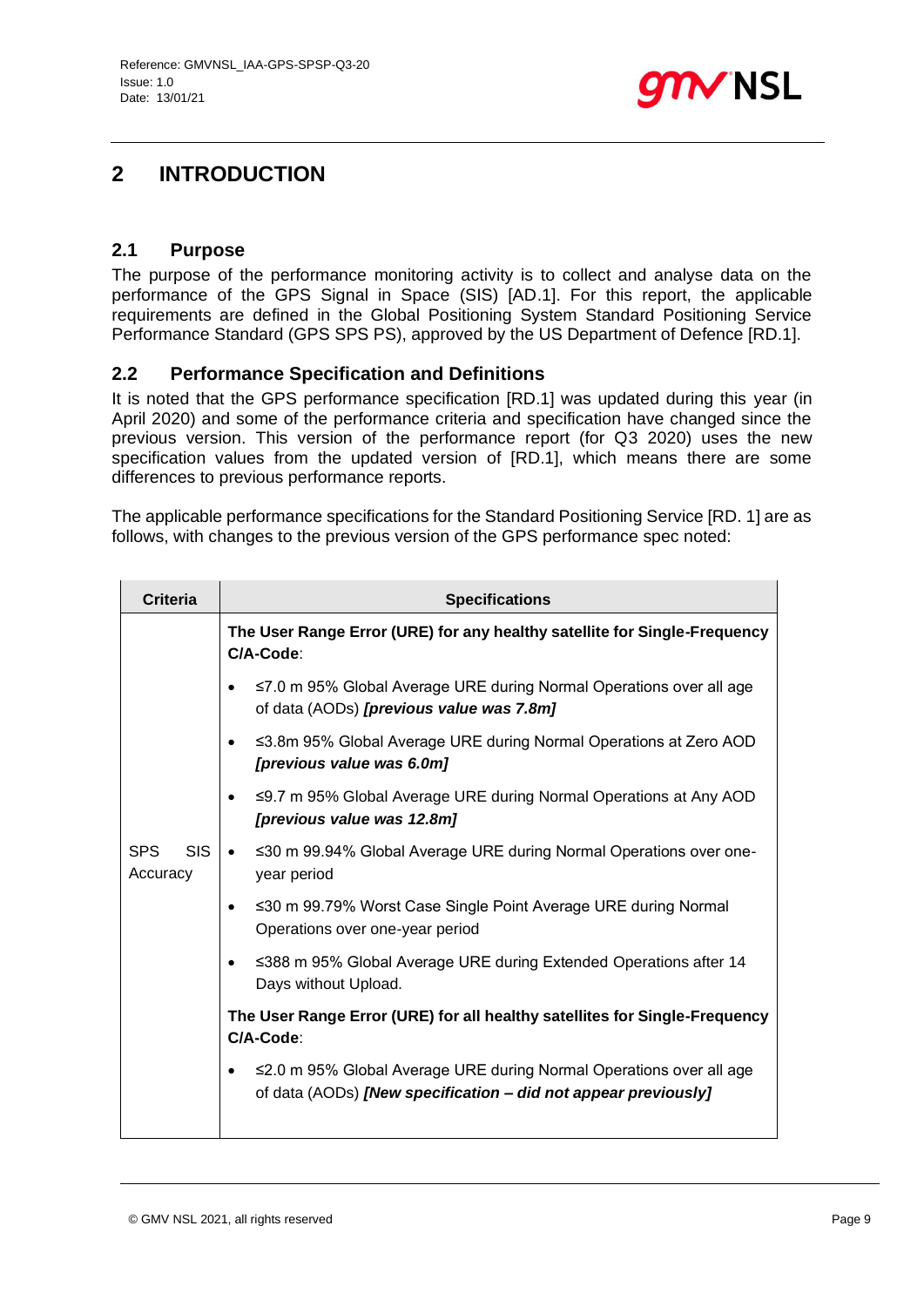

| <b>Criteria</b>                           | <b>Specifications</b>                                                                                                                                                                                                                              |
|-------------------------------------------|----------------------------------------------------------------------------------------------------------------------------------------------------------------------------------------------------------------------------------------------------|
|                                           | The User Range Rate Error (URRE) for Single-Frequency C/A-Code:                                                                                                                                                                                    |
|                                           | ≤0.006 m/sec 95% Global Average URRE over any 3-second interval during<br>Normal Operations at Any AOD                                                                                                                                             |
|                                           | The User Range Acceleration Error (URAE) for Single-Frequency C/A-<br>Code:                                                                                                                                                                        |
|                                           | ≤0.002 m/sec/sec 95% Global Average URAE over any 3-second interval<br>during Normal Operations at Any AOD                                                                                                                                         |
|                                           | The UTC Offset Error for Single-Frequency C/A-Code:                                                                                                                                                                                                |
|                                           | ≤30 nsec 95% Global Average UTCOE during Normal Operations at Any<br>AOD [previous value was 40nsec]                                                                                                                                               |
|                                           | The SIS Instantaneous URE Integrity for Single-Frequency C/A-Code:                                                                                                                                                                                 |
|                                           | ≤1x10 <sup>-5</sup> Probability Over Any Hour of the SPS SIS Instantaneous URE<br>Exceeding the NTE Tolerance Without a Timely Alert during Normal<br>Operations                                                                                   |
|                                           | The SIS Instantaneous UTCOE Integrity for Single-Frequency C/A-Code:                                                                                                                                                                               |
| <b>SPS</b><br><b>SIS</b>                  | $\leq 1 \times 10^{-5}$ Probability Over Any Hour of the SPS SIS Instantaneous<br>UTCOE Exceeding the NTE Tolerance Without a Timely Alert during<br><b>Normal Operations</b>                                                                      |
| Integrity                                 | The SIS Instantaneous Psat and Pconst for Single-Frequency C/A-Code:                                                                                                                                                                               |
|                                           | ≤1x10 <sup>-5</sup> Fraction of Time when the SPS SIS Instantaneous URE<br>Exceeds the NTE Tolerance Without a Timely Alert (Psat) [New<br>specification - did not appear previously]                                                              |
|                                           | $\leq$ 1x10 <sup>-8</sup> Fraction of Time when the SPS SIS Instantaneous URE from<br>two or more satellites Exceeds the NTE Tolerance due to a common<br>cause Without a Timely Alert (Pconst) [New specification - did not<br>appear previously] |
|                                           | <b>SPS SIS Unscheduled Failure Interruption Continuity</b>                                                                                                                                                                                         |
| <b>SPS</b><br><b>SIS</b><br>Continuity    | $\geq$ 0.9998 Probability Over Any Hour of Not Losing the SPS SIS<br>$\bullet$<br>Availability from a Slot Due to Unscheduled Interruption                                                                                                         |
|                                           | Given that the SPS SIS is available from the slot at the start of the hour                                                                                                                                                                         |
|                                           | <b>Scheduled Event Affecting Service</b>                                                                                                                                                                                                           |
| Status and<br><b>Problem</b><br>reporting | Appropriate NANU issued to the Coast Guard and the FAA at least 48 hours<br>$\bullet$<br>prior to the event for 95% of the events <i>[previously did not specify a %]</i>                                                                          |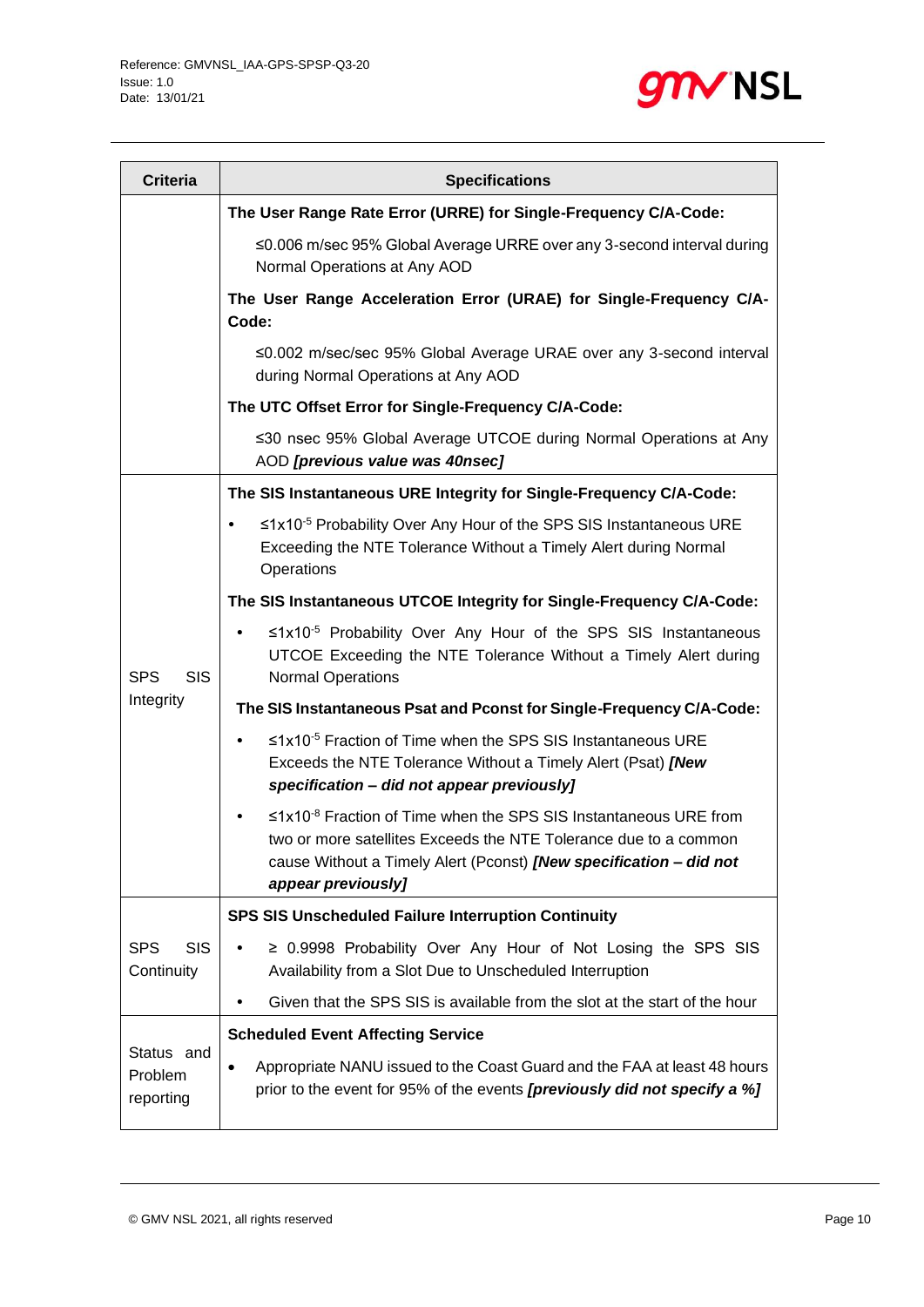

| <b>Criteria</b>                          | <b>Specifications</b>                                                                                                                                                                                                                                                                         |
|------------------------------------------|-----------------------------------------------------------------------------------------------------------------------------------------------------------------------------------------------------------------------------------------------------------------------------------------------|
|                                          | <b>SPS SIS Per-Slot Availability</b>                                                                                                                                                                                                                                                          |
|                                          | $\geq$ 0.957 Probability that a Slot in the Baseline 24-Slot Configuration will<br>be Occupied by a Satellite Broadcasting a Healthy SPS SIS                                                                                                                                                  |
|                                          | $\geq$ 0.957 Probability that a Slot in the Expanded Configuration will be<br>Occupied by a Pair of Satellites Each Broadcasting a Healthy SPS SIS                                                                                                                                            |
|                                          | <b>SPS SIS Constellation Availability</b>                                                                                                                                                                                                                                                     |
| <b>SPS</b><br><b>SIS</b><br>Availability | $\geq$ 0.98 Probability that at least 21 Slots out of the 24 Slots will be<br>Occupied Either by a Satellite Broadcasting a Healthy SPS SIS in the<br>Baseline 24-Slot Configuration or by a Pair of Satellites Each<br>Broadcasting a Healthy SPS SIS in the Expanded Slot Configuration     |
|                                          | $\geq$ 0.99999 Probability that at least 20 Slots out of the 24 Slots will be<br>occupied either by a Satellite Broadcasting a Healthy SPS SIS in the<br>Baseline 24-Slot Configuration or by a Pair of Satellites Each<br>Broadcasting a Healthy SPS SIS in the Expanded Slot Configuration. |
|                                          | $\geq$ 0.95 Probability that the Constellation will have at least 24<br>Operational Satellites regardless of Whether Those Operational<br>Satellites are Located in Slots or Not.                                                                                                             |
| <b>PDOP</b>                              | ≥ 98% global Position Dilution of Precision (PDOP) of 6 or less<br>٠                                                                                                                                                                                                                          |
| Availability                             | $\geq$ 88% worst site PDOP of 6 or less<br>$\bullet$                                                                                                                                                                                                                                          |
|                                          | ≥ 99% Horizontal Service Availability average location<br>٠                                                                                                                                                                                                                                   |
| <b>SPS</b>                               | ≥ 90% Horizontal Service Availability worst-case location<br>٠                                                                                                                                                                                                                                |
| Position                                 | ≥ 99% Vertical Service Availability average location<br>٠                                                                                                                                                                                                                                     |
| Service                                  | ≥ 90% Vertical Service Availability worst-case location<br>٠                                                                                                                                                                                                                                  |
| Availability                             | With 15 m horizontal and 33 m vertical (SIS only) 95% threshold over<br>24hours<br>[previous values were 17m and 37m]                                                                                                                                                                         |
| Positioning<br>Accuracy                  | ≤ 8 meters 95% Global Average Horizontal Error [previous value was<br>9 <sub>m</sub>                                                                                                                                                                                                          |
|                                          | $\leq$ 15 meters 95% worst site Horizontal Error <i>[previous value was 17m]</i>                                                                                                                                                                                                              |
|                                          | ≤ 13 meters 95% Global Average Vertical Error <i>[previous value was</i><br>15 <sub>m</sub>                                                                                                                                                                                                   |
|                                          | $\leq$ 33 meters 95% worst site Vertical Error <i>[previous value was 37m]</i>                                                                                                                                                                                                                |
|                                          | Global Average Velocity Accuracy                                                                                                                                                                                                                                                              |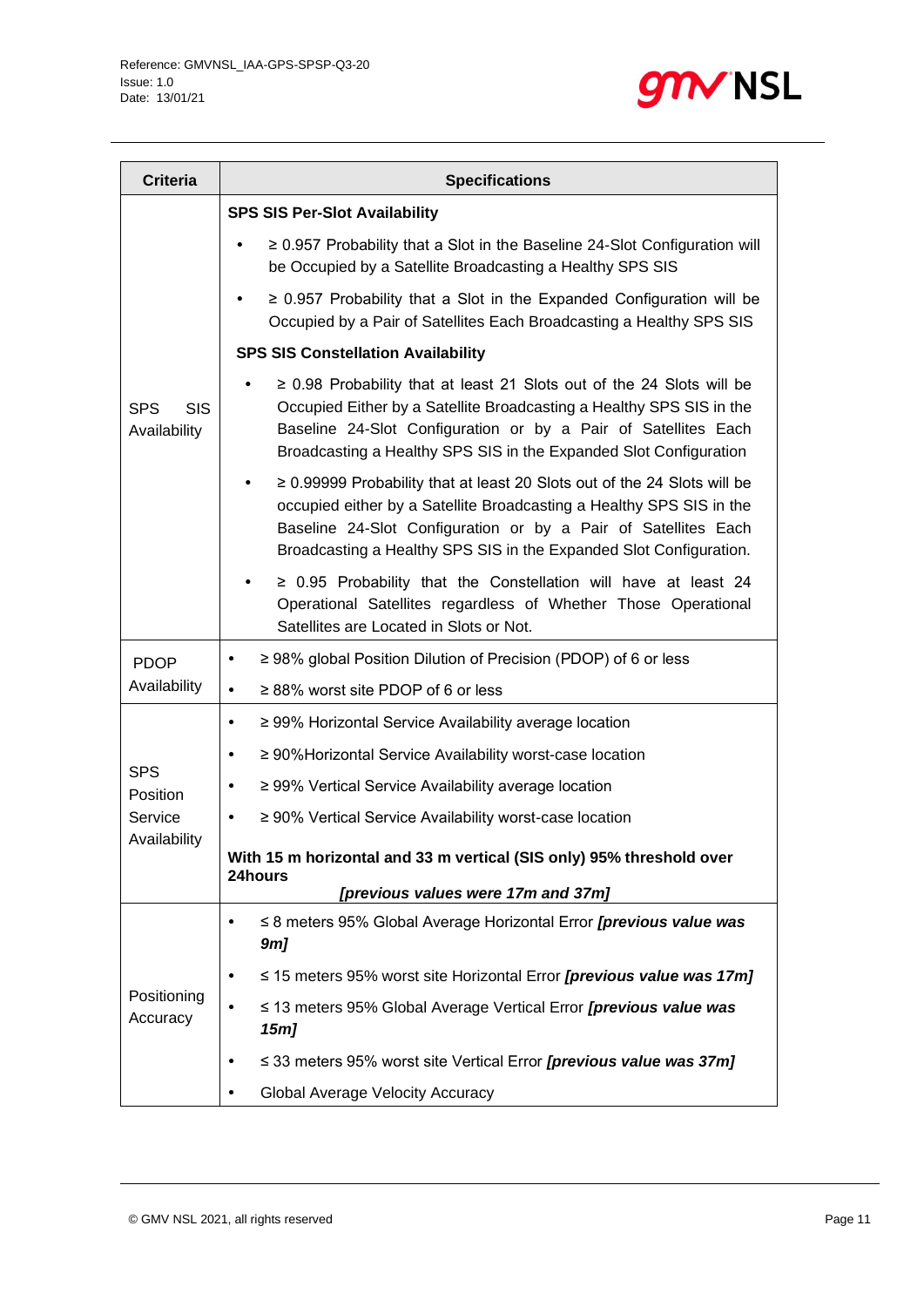

| Criteria | <b>Specifications</b>                                                                                                  |
|----------|------------------------------------------------------------------------------------------------------------------------|
|          | $\leq$ 0.2 m/sec 95% velocity error, any axis <i>[New specification – did not</i><br>appear previously]                |
|          | $\leq$ 30 nanoseconds time transfer error 95% of time for Time Transfer<br>Domain Accuracy [previous value was 40nsec] |

Table 2-1: SPS Criteria and Specifications

<span id="page-11-0"></span>The definitions for each of the criteria and the methodology used for assessment are given below. As well as the GPS SPS [RD.1], the GPS civil monitoring performance specification [RD.2] has also been used to help define the methodology for the assessment.

#### **SPS SIS Accuracy**

The SPS SIS accuracy is described in two statistical ways; one way is as the 95th percentile (95%) SPS SIS user range error (URE) at a specified age of data (AOD), the other is as the 95% SPS SIS URE over all AODs. With either statistical expression, the SPS SIS accuracy is also known as the SPS SIS pseudorange accuracy. In this context, "pseudorange" means the full pseudorange data set (i.e., the matched combination of a corrected pseudorange measurement and a pseudorange origin, or equivalently the matched combination of a raw pseudorange measurement and the associated NAV data).

Other accuracy-related SPS SIS performance parameters include the SPS SIS pseudorange rate (velocity) accuracy defined as the 95% SPS SIS pseudorange rate error over all AODs and the SPS SIS pseudorange acceleration (rate rate) accuracy defined as the 95% SPS SIS pseudorange acceleration error over all AODs. These values are not monitored as part of this performance monitoring contract.

#### **SPS SIS Integrity**

The SPS SIS integrity is defined as the trust which can be placed in the correctness of the information provided by the SPS SIS. SPS SIS integrity includes the ability of the SPS SIS to provide timely alerts to receivers when the SPS SIS should not be used for positioning or timing. The SPS SIS should not be used when it is providing misleading signal-in-space information (MSI), where the threshold for "misleading" is a not-to-exceed (NTE) tolerance on the SIS URE. For this SPS PS, the four components of integrity are the probability of a major service failure, the time to alert, the SIS URE NTE tolerance, and the alert (either one or the other of two types of alerts).

- Probability of a Major Service Failure. The probability of a major service failure for the SPS SIS is defined to be the probability that the SPS SIS instantaneous URE exceeds the SIS URE NTE tolerance (i.e., MSI) without a timely alert being issued (i.e., unalerted MSI [UMSI]). Alerts generically include both alarms and warnings.
- Time to Alert. The time to alert (TTA) for the SPS SIS is defined to be the time from the onset of MSI until an alert (alarm or warning) indication arrives at the receiver's antenna. Real-time alert information broadcast as part of the NAV message data is defined to arrive at the receiver's antenna at the end of the NAV message subframe which contains that particular piece of real-time alert information.
- SIS URE NTE Tolerance. The SPS SIS URE NTE tolerance for a healthy SPS SIS is defined to be 4.42 times the upper bound on the URA value corresponding to the URA index "N" currently broadcast by the satellite. The SIS URE NTE tolerance for a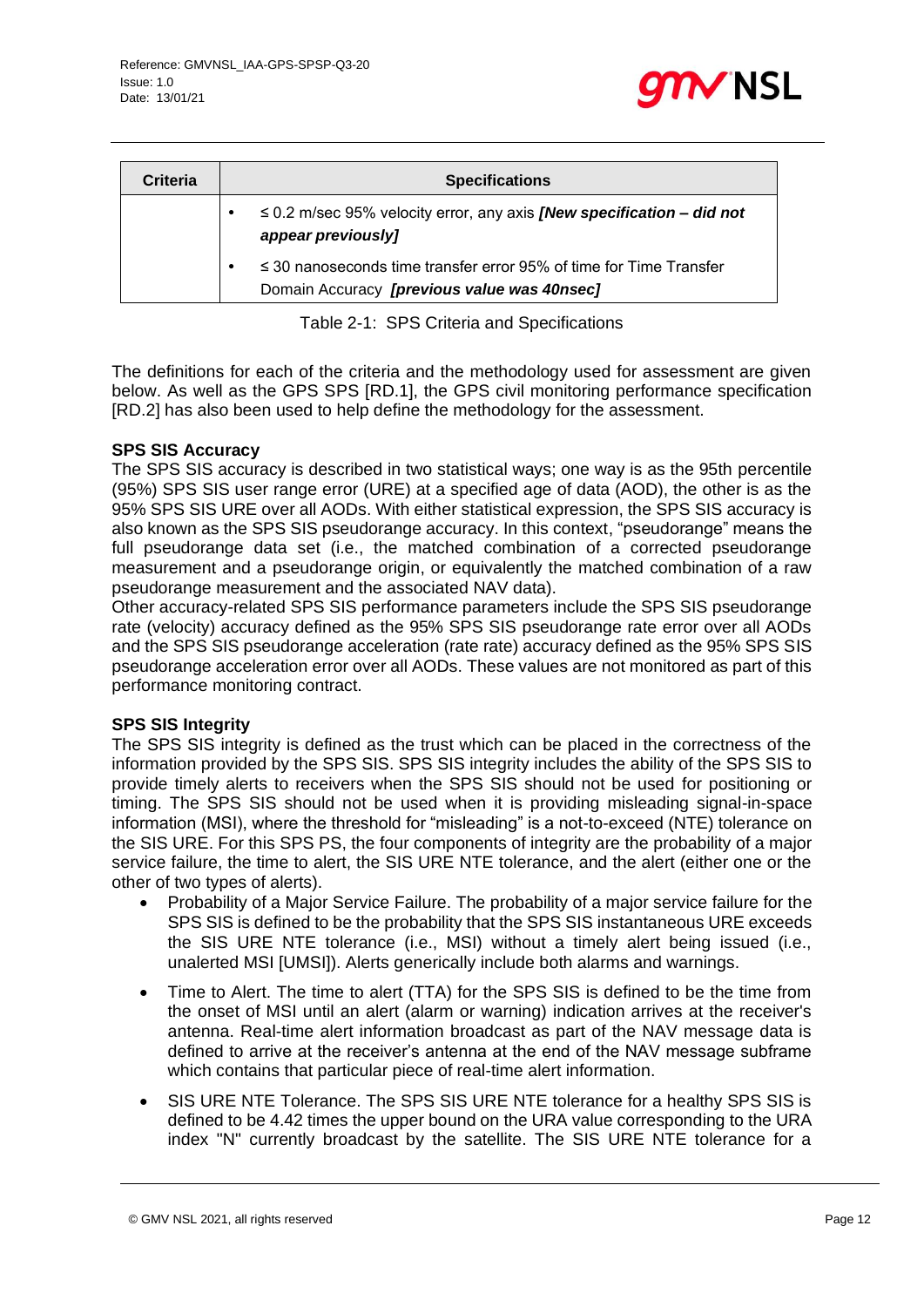

marginal SPS SIS is not defined and there is no SIS URE NTE tolerance for an unhealthy SPS SIS.

#### **SPS SIS Continuity**

The SPS SIS continuity for a healthy SPS SIS is the probability that the SPS SIS will continue to be healthy without unscheduled interruption over a specified time interval. Scheduled interruptions which are announced at least 48 hours in advance do not contribute to a loss of continuity. Scheduled SPS SIS interruptions are announced by way of the Control Segment issuing a "Notice Advisory to Navstar Users" (NANU). NANUs are similar to the "Notices to Airmen" (NOTAMs) issued regarding scheduled interruptions of ground-based air navigation aids. OCS internal procedures are to issue NANUs for scheduled interruptions at least 96 hours in advance.

#### **SPS SIS Availability**

The SPS SIS availability is the probability that the slots in the GPS constellation will be occupied by satellites transmitting a trackable and healthy SPS SIS. For this SPS Performance Standard, there are two components of availability as follows:

- Per-Slot Availability. The fraction of time that a slot in the GPS constellation will be occupied by a satellite that is transmitting a trackable and healthy SPS SIS.
- Constellation Availability. The fraction of time that a specified number of slots in the GPS constellation

#### **PDOP Availability**

PDOP availability is defined as the percentage of time over a specified time interval that the predicted PDOP is less than a specified value for any point within the service volume [RD.1].

#### **Position Service Availability**

Position service availability is defined as the percentage of time over a specified time interval that the position accuracy is less than a specified value for any point within the service volume [RD.1].

#### **Positioning Service Accuracy**

Position service accuracy is defined as the statistical difference between position measurements and a surveyed benchmark for any point within the service volume over a specified time interval [RD.1].

#### <span id="page-12-0"></span>**2.3 Methodology**

For the performance analysis in this report, raw GPS measurement data from reference stations has been analysed.

The primary source of data is the OSi network of active stations in Ireland. OSi operates a national network of GNSS receiver stations. The network consists of 25 receivers that provide 24-hour availability of dual frequency GPS and GLONASS data. For the purposes of this performance monitoring activity, OSi provides raw data for 2 of these sites to GMV NSL for processing and analysis. The sites that are used are Mullingar (MLG1) and Sligo Hospital (SLGO). The locations of these sites are shown in [Figure 2-1.](#page-13-0)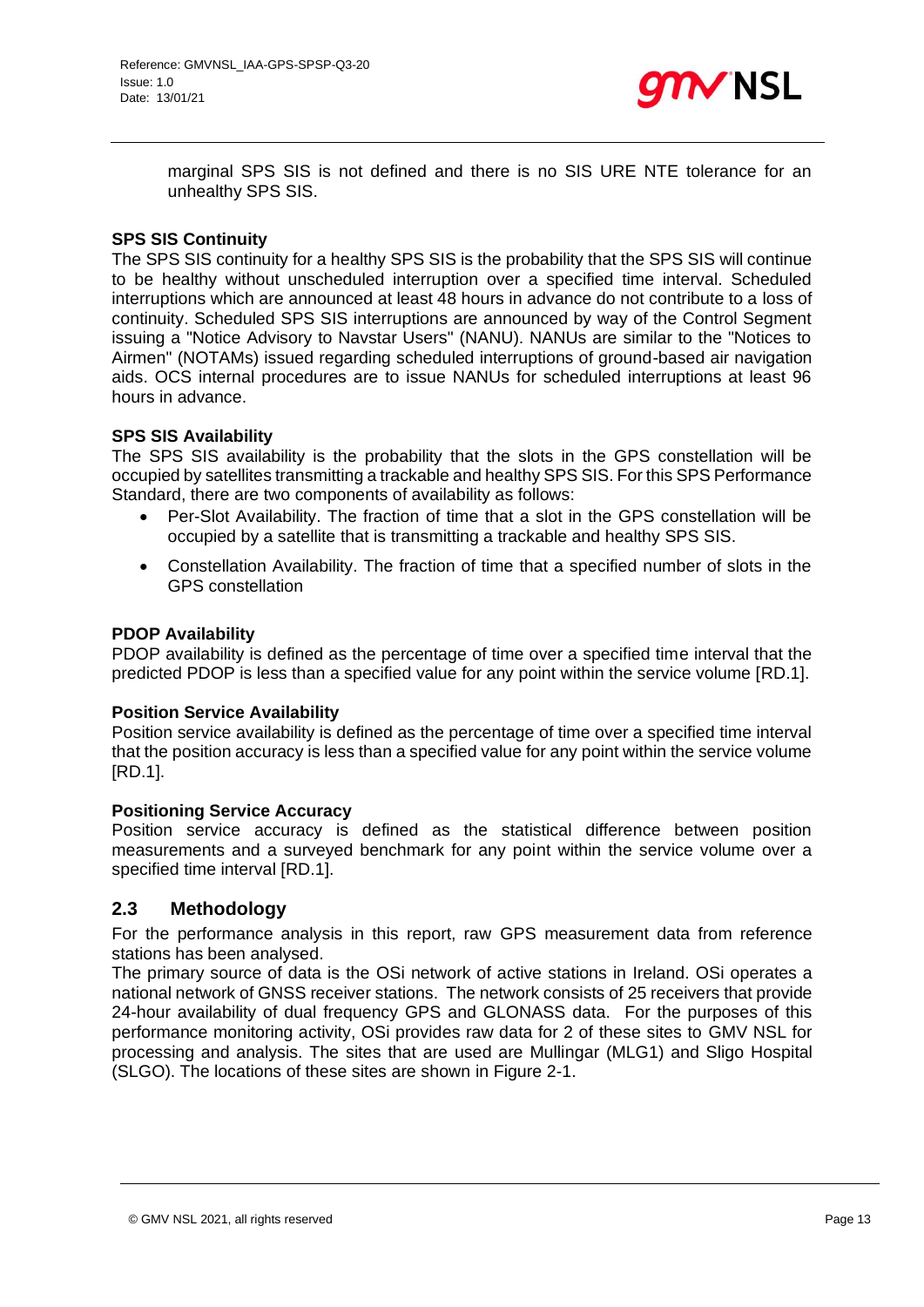



Figure 2-1: Location of Performance Monitoring Stations

<span id="page-13-0"></span>In this report, MLG1 is used as the main site to provide performance monitoring across the whole of Irish airspace and SLGO is a back-up in case of problems with MLG1 and to allow cross-checking of performance in the case of anomaly investigations. These sites have been chosen to fulfil the following criteria:

- Centrally located within Ireland in order to ensure monitoring of complete airspace;
- Good data availability and continuity (i.e. avoid sites with historically poor data availability);
- Good measurement quality (i.e. avoid sites with known interference, multipath or sky visibility issues);
- Availability of required observation types and data.

In case there are problems with the data access simultaneously from both MLG1 and SLGO, data from the EGNOS RIMS station at Cork will be used. The raw observation data is made available through the EGNOS Data Access Server (EDAS) in real-time or via an ftp archive. In addition to the raw data, NANU information is downloaded from the US Coast Guard Navigation Centre website [\(http://www.navcen.uscg.gov/?pageName=gpsNanuInfo\)](http://www.navcen.uscg.gov/?pageName=gpsNanuInfo). This provides information on the NANUs for scheduled and unscheduled outages during the monitoring period.

The methods for assessing of each of the requirements are described below.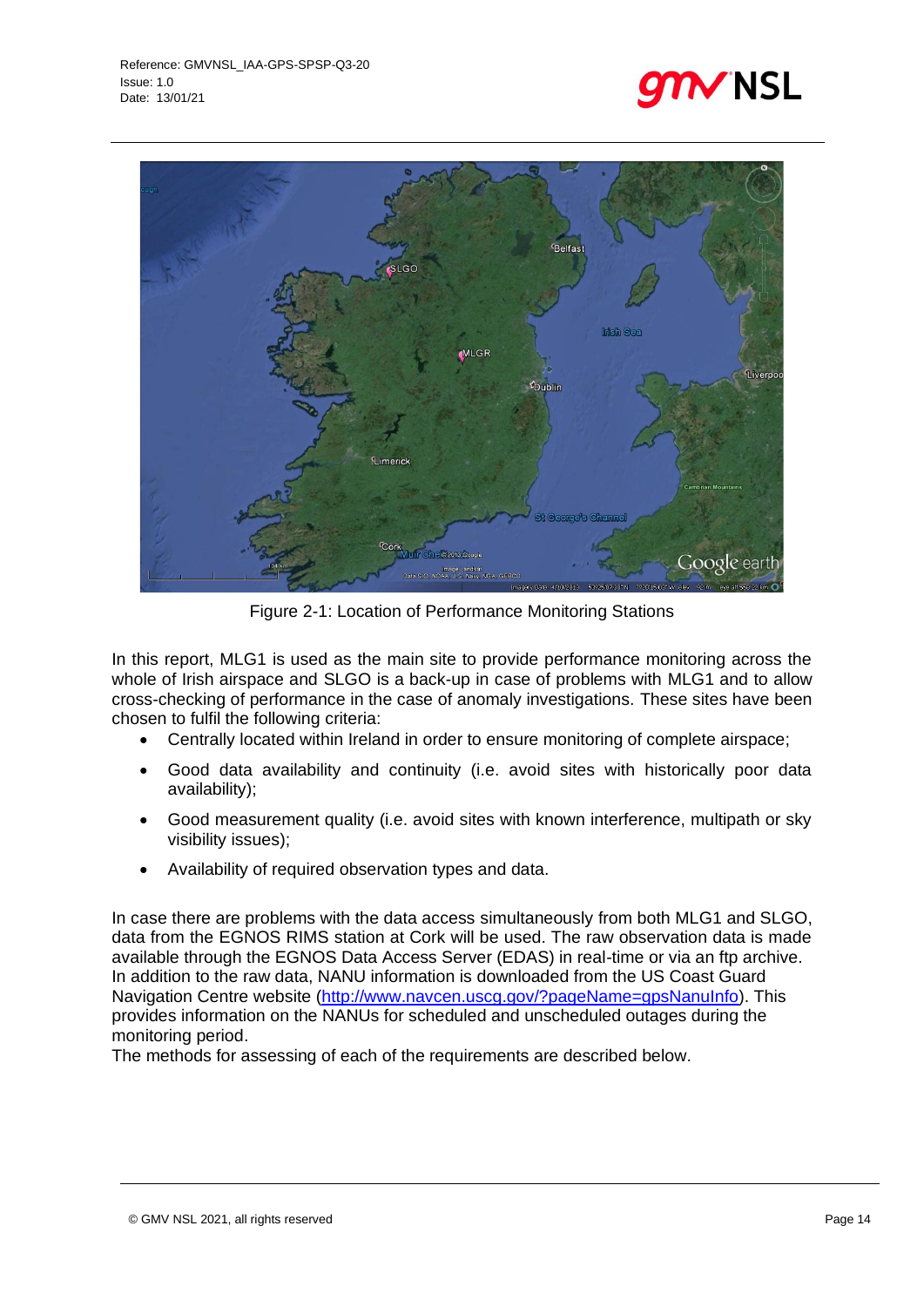

#### **SPS SIS Accuracy**

SIS accuracy is assessed through processing and analysis of the raw measurement data. In order to compute the SIS accuracy, the measurements recorded at the GPS receiver are used to compute the instantaneous SIS errors. This is done by computing the difference between computed ranges (based on known receiver location and satellite position) and the corrected measurement, which has satellite and receiver clock biases, group delay, ionospheric and tropospheric errors removed. Once the SIS range errors for every satellite measurement on every epoch have been computed, the per-satellite and whole constellation statistics across the whole period, as well as daily statistics for all satellites combined, are generated.

#### **SPS SIS Integrity**

SIS accuracy is assessed through processing and analysis of the raw measurement data. The SIS integrity is assessed by comparing each instantaneous computed SIS error value with a threshold value of 4.42 x broadcast URA. The number of occasions where the instantaneous URE exceeds the threshold are counted and checked against the expected number of failures.

#### **SPS SIS Continuity**

SIS continuity is assessed through analysis of the broadcast navigation messages and the NANU archive. Firstly, the daily broadcast navigation messages are scanned in order to find the time periods for any satellites that do not have healthy navigation messages. These satellites and time periods are then matched against NANU information to see if the outages are scheduled or unscheduled.

The SIS continuity is computed for the baseline 24-slot constellation and is an average value over all slots. The total time that any satellites in the baseline constellation were unhealthy due to an unscheduled outage is divided by the total time in the analysis period and expressed as a percentage. Results are presented for the reporting period and, when available, for the previous year.

#### **SPS SIS Availability**

SIS availability is assessed through analysis of the broadcast navigation messages and the NANU archive. Firstly, the daily broadcast navigation messages are scanned in order to find the time periods for any satellites that do not have healthy navigation messages. These satellites and time periods are then matched against NANU information to see if the outages are scheduled or unscheduled.

The SIS availability is computed for the baseline 24-slot constellation as well as for the whole constellation and is an average value over all slots. At each epoch the number of healthy satellites (both in the baseline 24-slot constellation and in total) is counted. Then the following parameters are computed:

- Total time that there are less than 21 healthy satellites in the baseline constellation;
- Total time that there are less than 20 healthy satellites in the baseline constellation;
- Total time that there are less than 24 healthy satellites in the whole constellation.

These parameters are then divided by total time of the analysis and expressed as percentage values. Results are presented for the reporting period and, when available, for the previous year.

It should be noted that in case the baseline 24-slot constellation does not meet requirements, the analysis will be expanded to include pairs of satellites in the expanded slot constellation.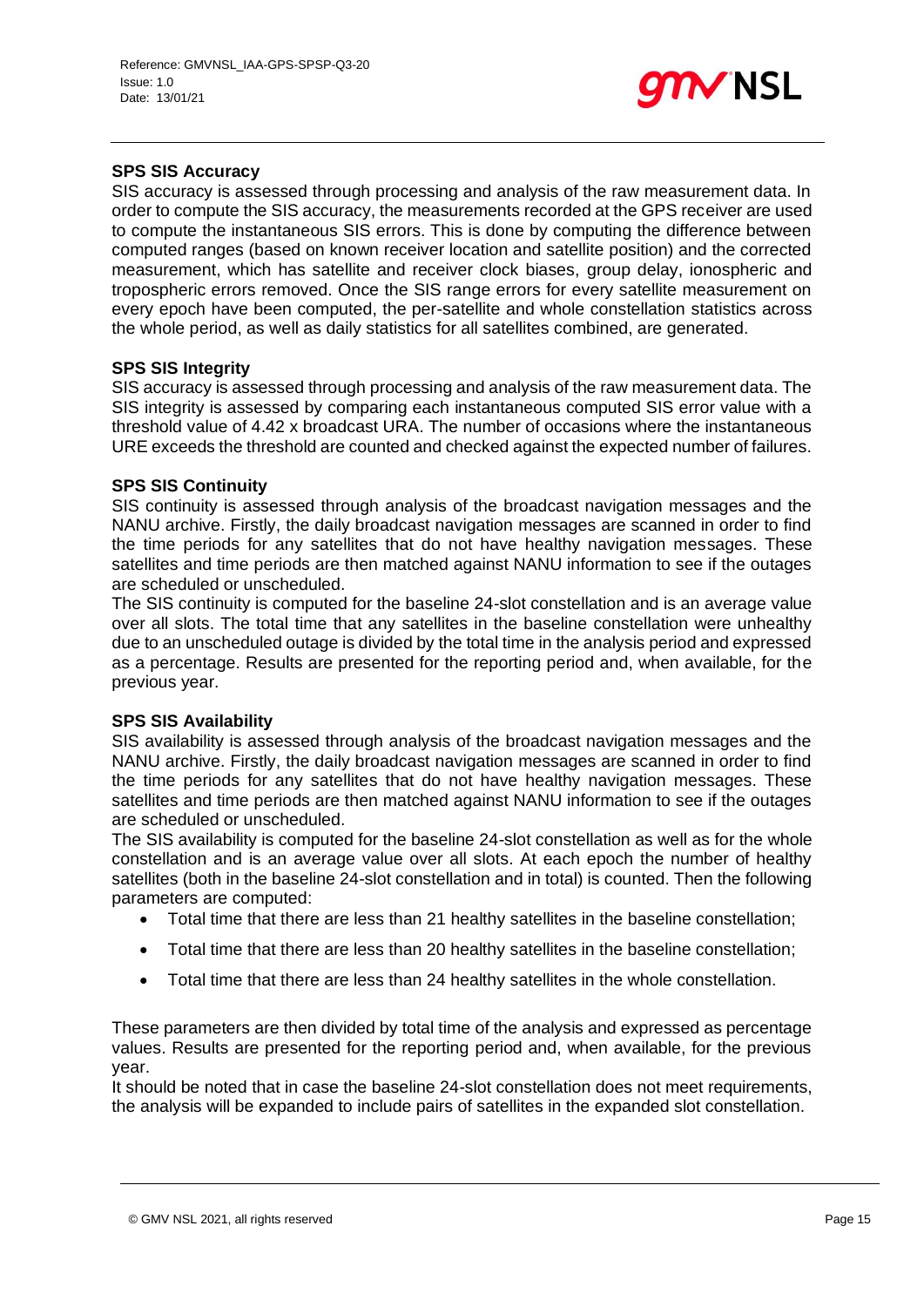

#### **PDOP Availability**

PDOP availability is assessed through processing and analysis of the raw measurement data. The PDOP availability is assessed by computing the PDOP for all satellites in view above 5 degrees at the GPS receiver at every epoch (1Hz rate). Each PDOP value is checked against the threshold value of 6 and any failures are counted. The numbers of failures on each day are then used to generate the daily availability value. A separate availability value for each day is computed.

#### **Position Service Availability**

Position service availability is assessed through processing and analysis of the raw measurement data. The derivation of the position service availability requirements of 15m (95% horizontal accuracy) and 33m (95% vertical accuracy) for 99% of the time are explained a bit more in section B.3.2 of the GPS SPS [RD.1]. The requirement is based on fulfilling a 1 sigma UERE of 3.6m, HDOP of 2.1 and VDOP of 4.53. To check this requirement, the following approach is used:

- For each day, compute daily rms SIS error for all satellites combined. This is equivalent to the 1-sigma UERE in the description above:
- On each epoch, multiply daily rms SIS error by HDOP value to compute estimated horizontal accuracy due to SIS error;
- For each epoch, multiply daily rms SIS error by VDOP value to compute estimated vertical accuracy due to SIS error;
- Compute daily availability (%) of estimated horizontal accuracy < 7.5m (1-sigma);
- Compute daily availability (%) of estimated vertical accuracy < 16.5m (1-sigma).
- If daily availability of horizontal accuracy greater than the required threshold, the requirement for horizontal service accuracy is passed;
- If daily availability of vertical accuracy greater than the required threshold, the requirement for vertical service accuracy is passed.

#### **Positioning Service Accuracy**

In order to check the position service accuracy, the raw measurements recorded at the GPS receiver are used to compute a user position solution on every epoch (1Hz). The computed positions are then compared against the known position of the receiver in order to generate horizontal and vertical position errors. Statistics for 95% error value, 99.99% error value etc. are then computed separately for each day and checked against the thresholds.

#### <span id="page-15-0"></span>**2.4 Assumptions**

For processing the raw data and generating the results the following assumptions are made:

- Single frequency (L1) processing with C/A code;
- 5-degree elevation mask used;
- Broadcast iono model (Klobuchar) used to remove ionospheric errors;
- RTCA trop model used to remove tropospheric errors;
- Weighted least squares RAIM algorithm used for RAIM prediction (protection level computation) and Fault Detection;
- Probability of missed detection = 0.001 and Probability of false alarm =  $1x10^{-5}$  for RAIM computations;
- UERE budget (non-SIS components) used in position solution and for RAIM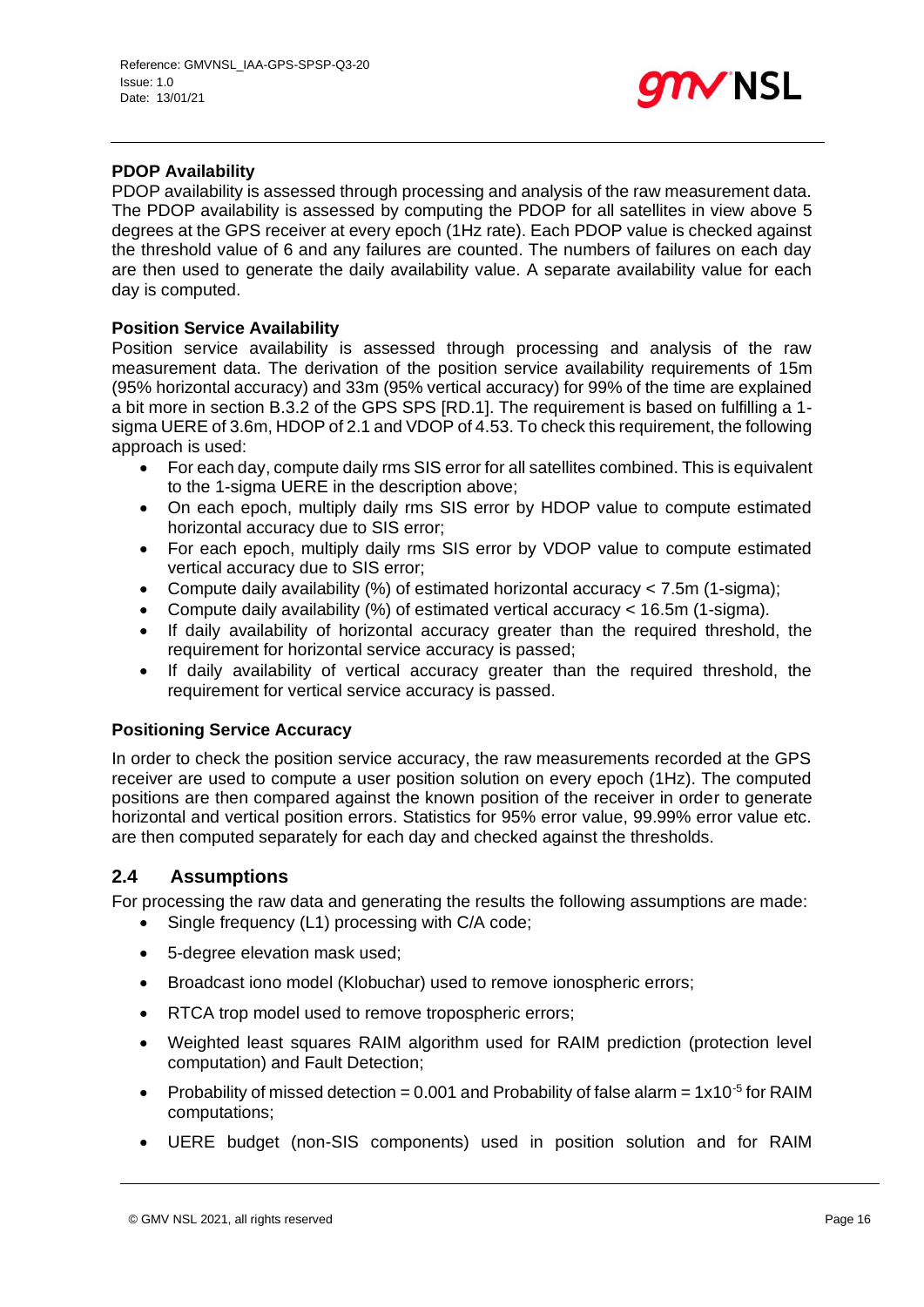

### predictions are given below [RD.4]:

| Elevation,<br>degrees | Error,<br>metres |
|-----------------------|------------------|
| 5                     | 7.48             |
| 10                    | 6.64             |
| 15                    | 5.92             |
| 20                    | 5.31             |
| 30                    | 4.31             |
| 40                    | 3.57             |
| 50                    | 3.06             |
| 60                    | 2.73             |
| 90                    | 2.44             |

• The URA value from the broadcast navigation message is combined with the values in the table to form the total UERE for the observations.

As the actual monitoring is based on the measurements from one receiver the following points should be noted:

- Performance monitoring is local to the monitoring station with a coverage area defined by the correlation of the major error sources and the configuration of the constellation;
- The range domain errors contain the residuals of other error sources other than the SIS range errors; hence, the performance statistics generated are conservative.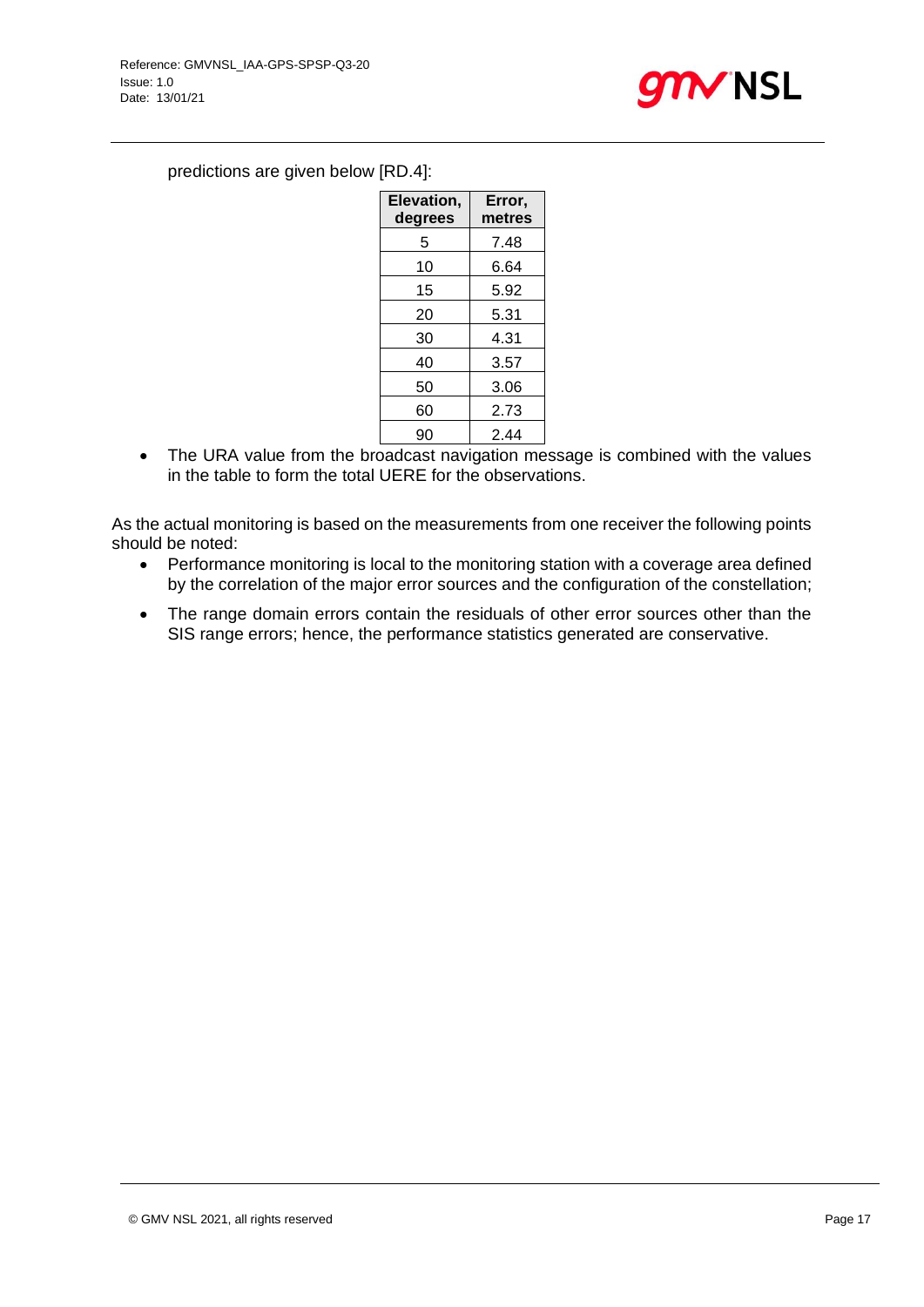

## <span id="page-17-0"></span>**3 SPS PERFORMANCE**

### <span id="page-17-1"></span>**3.1 Baseline 24-Slot Constellation**

The SPS SIS performance standard is largely based on the GPS baseline 24-slot constellation, which consists of 24 slots in six orbital planes with four slots per plane. Some of these slots are expanded, whereby two satellites occupy fore and aft positions at that slot, in which case the slot is occupied as long as at least one of the expanded slots is occupied by an operational satellite. It is important to identify the baseline constellation (and expanded slots) to act as reference to subsequent data processing and analysis. The following tables show the satellite PRN in each slot for the baseline constellation for the period October to December 2020<sup>1</sup>.

| Slot       | A1 | A2    | Δ?<br>冖 | A4 | <b>B1/B5</b>   | B <sub>2</sub> | B <sub>3</sub> | B4 | C1 | C <sub>2</sub> | CЗ             |  |
|------------|----|-------|---------|----|----------------|----------------|----------------|----|----|----------------|----------------|--|
| <b>PRN</b> | 24 | 31    | 30      |    | 16/26          | 25             | 28             | 12 | 29 | 27<br>▵        | 8              |  |
|            |    |       |         |    |                |                |                |    |    |                |                |  |
| Slot       | D1 | D2/D5 | D3      | D4 | E <sub>1</sub> | E2             | E3             | E4 | Ε1 | F2/F5          | F <sub>3</sub> |  |
| <b>PRN</b> | ⌒  | 1/11  | 18      | 6  | 3              | 10             | 5              | 20 | 32 | 15/13          | 9              |  |

Table 3-1: Baseline constellation in the Period 1 October to 31 December 2020

Note that in the latest version of the GPS SPS performance spec [RD.1] there are additional expandable slots defined for A2, C4 and F3 but these are not currently used.

## <span id="page-17-2"></span>**3.2 SPS SIS Accuracy**

In addition to the specifications in [Table 2-1,](#page-11-0) the Conditions and Constraints for SPS SIS URE Accuracy specification [RD.1] are:

- For any healthy SPS SIS
- Neglecting single-frequency ionospheric delay model errors
- Including group delay time correction (TGD) errors at L1
- Including inter-signal bias (P(Y)-code to C/A-code) errors at L1

The statistics presented here are based on the same sample rate for positioning (1Hz). It should be noted that the computed range errors (in addition to SIS errors) contain residual errors local to the monitoring antenna (multipath, tropospheric and ionospheric). The URE Accuracy (95th percentile) values of each satellite for the period October to December 2020 are shown in the next figure.

<sup>1</sup> The information on slots is taken from the figure at [https://www.navcen.uscg.gov/pdf/gps/current.pdf.](https://www.navcen.uscg.gov/pdf/gps/current.pdf) It is noted that there is some inconsistency between this figure and the slot numbers in the ops advisory messages. In addition, the latest GPS III satellites (SVN76/PRN13 and SVN77/PRN14) are not shown in the navcen figure.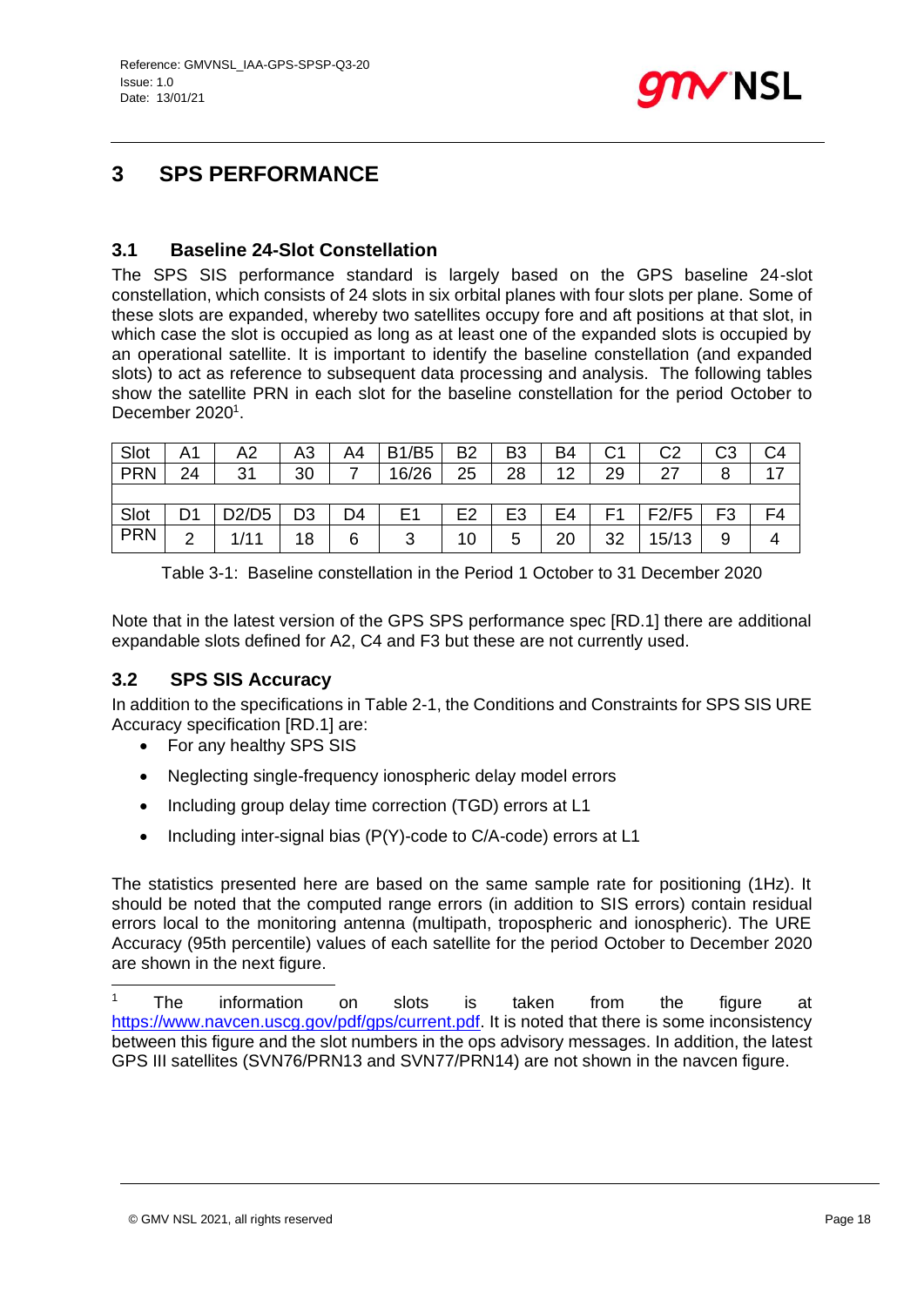



Figure 3-1: Constellation URE (95%) for Reporting Period

<span id="page-18-0"></span>It can be seen that the URE (95%) for all satellites is below the 7m threshold.

The daily constellation RMS URE results in the period October to December 2020 and the 3.6m threshold are shown in the next figure. Note that ≤ 7 m 95% SPS SIS URE performance standard is equivalent to  $a \le 3.6$  m RMS SPS SIS URE performance standard [RD.1]. This is also important for the position service availability assessment.



Figure 3-2: Constellation RMS URE for Reporting Period

<span id="page-18-1"></span>It can be seen that the RMS values are below the threshold (3.6 metres) on all days. As well as the 95% and rms URE statistics, additional URE statistics are computed, including mean, 1-sigma and maximum values. Although not strictly required for the performance specification,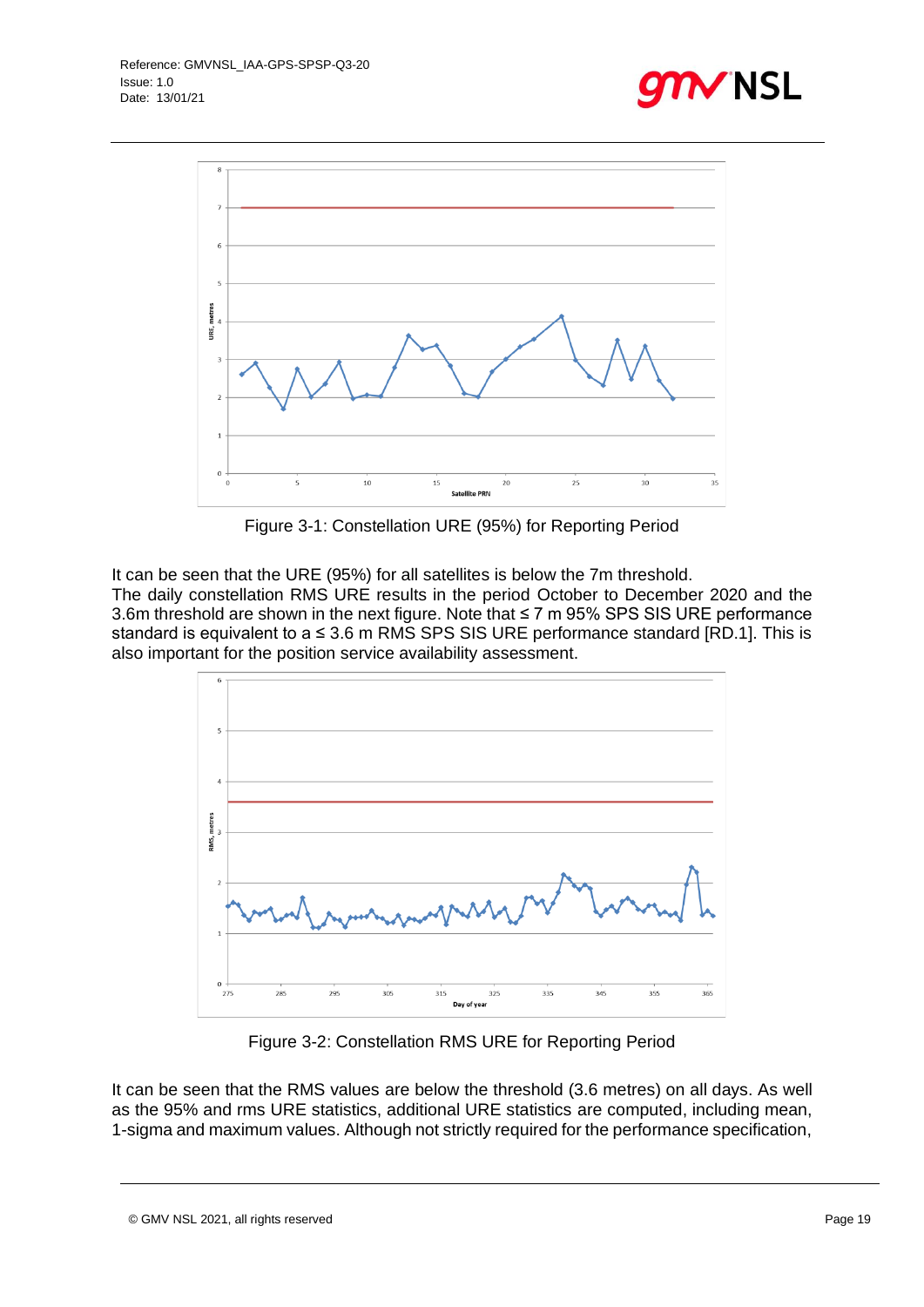

these values can be useful for anomaly investigation. The range error statistics (in metres) for the period October to December 2020 are given in the table below.

| <b>PRN</b>     | Range<br>Error<br>(mean) | <b>Range Error</b><br>(RMS) | 1-sigma | <b>Range Error</b><br>(95%) | <b>Range Error</b><br>(max) | <b>Number of</b><br><b>Samples</b> |
|----------------|--------------------------|-----------------------------|---------|-----------------------------|-----------------------------|------------------------------------|
| $\mathbf{1}$   | 0.48                     | 1.37                        | 1.28    | 2.61                        | 6.55                        | 2370118                            |
| $\overline{2}$ | 1.15                     | 1.60                        | 1.11    | 2.91                        | 4.72                        | 2932561                            |
| 3              | 0.29                     | 1.17                        | 1.13    | 2.26                        | 4.43                        | 2501786                            |
| $\overline{4}$ | 0.04                     | 0.88                        | 0.88    | 1.70                        | 4.31                        | 2786755                            |
| 5              | 0.61                     | 1.33                        | 1.19    | 2.76                        | 5.22                        | 2668653                            |
| 6              | $-0.11$                  | 1.05                        | 1.05    | 2.02                        | 5.58                        | 2754345                            |
| 7              | 0.33                     | 1.16                        | 1.11    | 2.37                        | 4.60                        | 2795496                            |
| 8              | 0.76                     | 1.55                        | 1.35    | 2.94                        | 5.02                        | 2544839                            |
| 9              | 0.31                     | 1.02                        | 0.97    | 1.97                        | 3.80                        | 2602330                            |
| 10             | 0.64                     | 1.10                        | 0.90    | 2.08                        | 4.51                        | 2897835                            |
| 11             | 0.93                     | 1.18                        | 0.73    | 2.04                        | 3.58                        | 932159                             |
| 12             | 0.75                     | 1.52                        | 1.32    | 2.80                        | 6.55                        | 2586045                            |
| 13             | 1.02                     | 1.77                        | 1.45    | 3.63                        | 6.05                        | 2291037                            |
| 14             | $-1.04$                  | 1.64                        | 1.27    | 3.27                        | 6.04                        | 943032                             |
| 15             | 0.74                     | 1.60                        | 1.42    | 3.37                        | 5.57                        | 2441371                            |
| 16             | 1.36                     | 1.75                        | 1.10    | 2.84                        | 5.18                        | 2654986                            |
| 17             | 0.37                     | 1.08                        | 1.02    | 2.11                        | 5.72                        | 2912364                            |
| 18             | 0.66                     | 1.12                        | 0.91    | 2.02                        | 3.83                        | 2851056                            |
| 19             | 1.22                     | 1.51                        | 0.89    | 2.69                        | 5.45                        | 2841411                            |
| 20             | 1.43                     | 1.74                        | 1.00    | 3.02                        | 5.36                        | 2895323                            |
| 21             | 2.05                     | 2.24                        | 0.90    | 3.34                        | 5.50                        | 2282134                            |
| 22             | 1.90                     | 2.22                        | 1.16    | 3.54                        | 6.44                        | 2483137                            |
| 23             | 0.53                     | 1.07                        | 0.93    | 2.10                        | 4.19                        | 2887144                            |
| 24             | 0.93                     | 2.04                        | 1.81    | 4.15                        | 8.14                        | 2125581                            |
| 25             | 1.33                     | 1.77                        | 1.17    | 2.99                        | 5.52                        | 2255165                            |
| 26             | 1.10                     | 1.54                        | 1.08    | 2.56                        | 4.15                        | 2472960                            |
| 27             | 1.18                     | 1.45                        | 0.84    | 2.32                        | 4.13                        | 2395091                            |
| 28             | 1.03                     | 1.72                        | 1.38    | 3.52                        | 7.27                        | 2964944                            |
| 29             | 1.05                     | 1.45                        | 1.00    | 2.48                        | 4.05                        | 2745264                            |
| 30             | 1.04                     | 1.71                        | 1.36    | 3.36                        | 8.60                        | 2720352                            |
| 31             | 0.52                     | 1.32                        | 1.22    | 2.46                        | 4.20                        | 2761862                            |
| 32             | 0.48                     | 1.03                        | 0.92    | 1.98                        | 4.24                        | 2896130                            |
| Total          | 0.72                     | 1.32                        | 1.10    | 2.82                        | 8.60                        | 81193266                           |

Table 3-2: Range Error Statistics for Reporting Period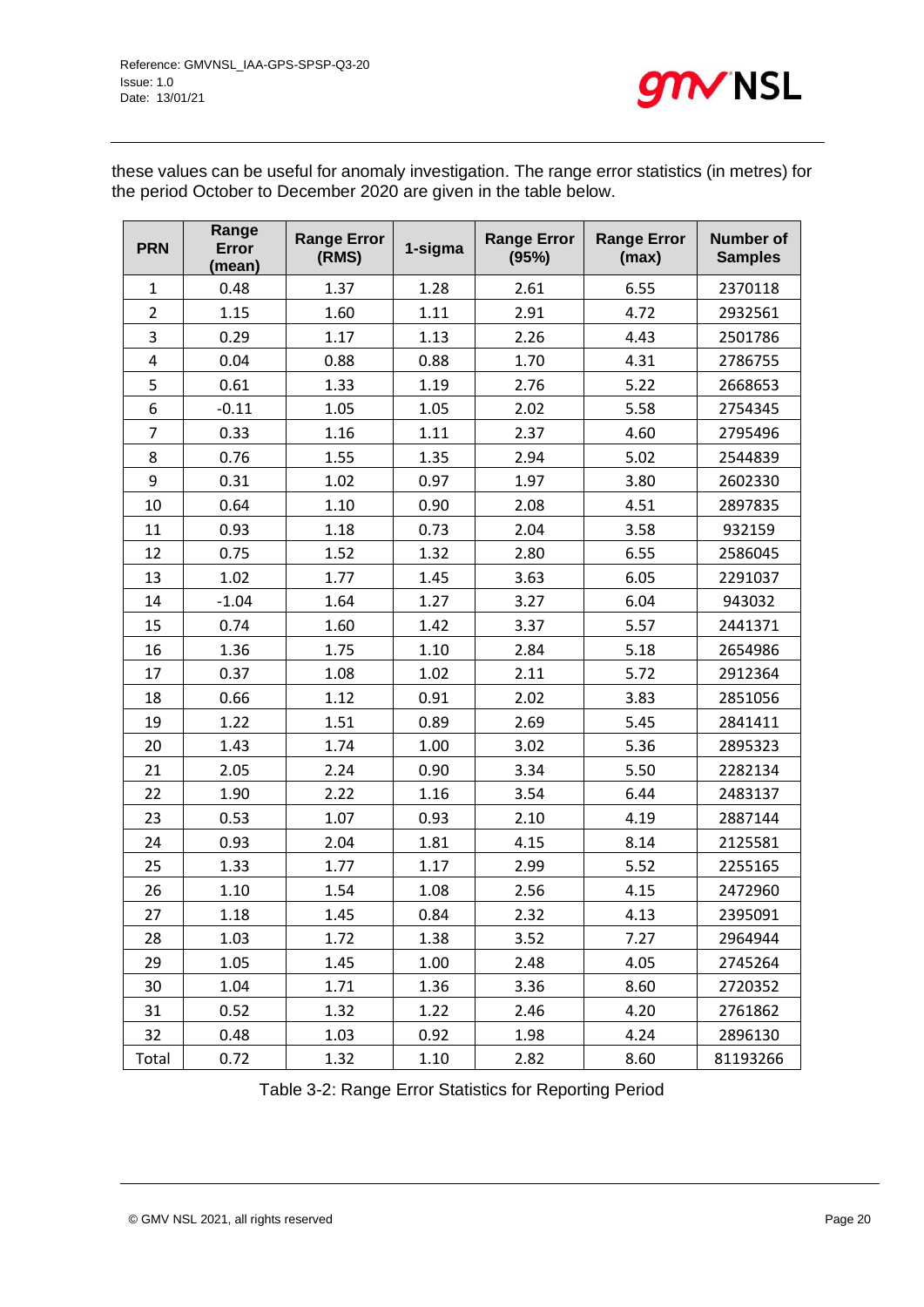

Overall, the measured SIS accuracy for each individual satellite meets the requirements during this monitoring period.

The measured accuracy for all satellites combined is slightly above the threshold of 2m, although it should be noted that the specification does not include ionospheric errors whereas as the measurements used in the analysis will include residual iono errors and hence will be larger.

## <span id="page-20-0"></span>**3.3 SPS SIS Integrity**

In addition to the specifications in [Table 2-1,](#page-11-0) the Conditions and Constraints for SPS SIS Integrity performance [RD.1] are:

- For any healthy SPS SIS;
- SPS SIS URE NTE tolerance defined to be ±4.42 times the upper bound on the URA value corresponding to the URA index "N" currently broadcast by the satellite;
- Given that the maximum SPS SIS instantaneous URE did not exceed the NTE tolerance at the start of the hour;
- Worst case for delayed alert is 6 hours;
- Neglecting single-frequency ionospheric delay model errors.

Based on the requirement of 1x10<sup>-5</sup>/hr probability for misleading information, 92-day period and a 31-satellite constellation, the maximum number of events expected is 0.66.

On every epoch throughout the monitoring period, the instantaneous measured URE for each satellite has been compared against a threshold of 4.42 times the upper value of the URA index. The number of URE values above the threshold has been recorded and is checked against the expected number.

From post-processing results, there are no events detected in this period. Therefore, this requirement is passed.

## <span id="page-20-1"></span>**3.4 SPS SIS Continuity**

In addition to the specifications in [Table 2-1,](#page-11-0) the Conditions and Constraints for SPS SIS Continuity performance [RD.1] are:

- Calculated as an average over all slots in the 24-slot constellation, normalized annually;
- Given that the SPS SIS is available from the slot at the start of the hour.

<span id="page-20-2"></span>During this reporting period there was one unscheduled event on the baseline constellation, lasting for 60.83 hours. This gives a continuity figure of 99.885% in this period, which does not meet the requirement of 99.98% in this period.

## **3.5 SPS SIS Availability**

In addition to the specifications in [Table 2-1,](#page-11-0) the Conditions and Constraints for SPS SIS Availability performance [RD.1] are:

- Calculated as an average over all slots in the 24-slot constellation, normalized annually;
- Applies to satellites broadcasting a healthy SPS SIS which also satisfy the other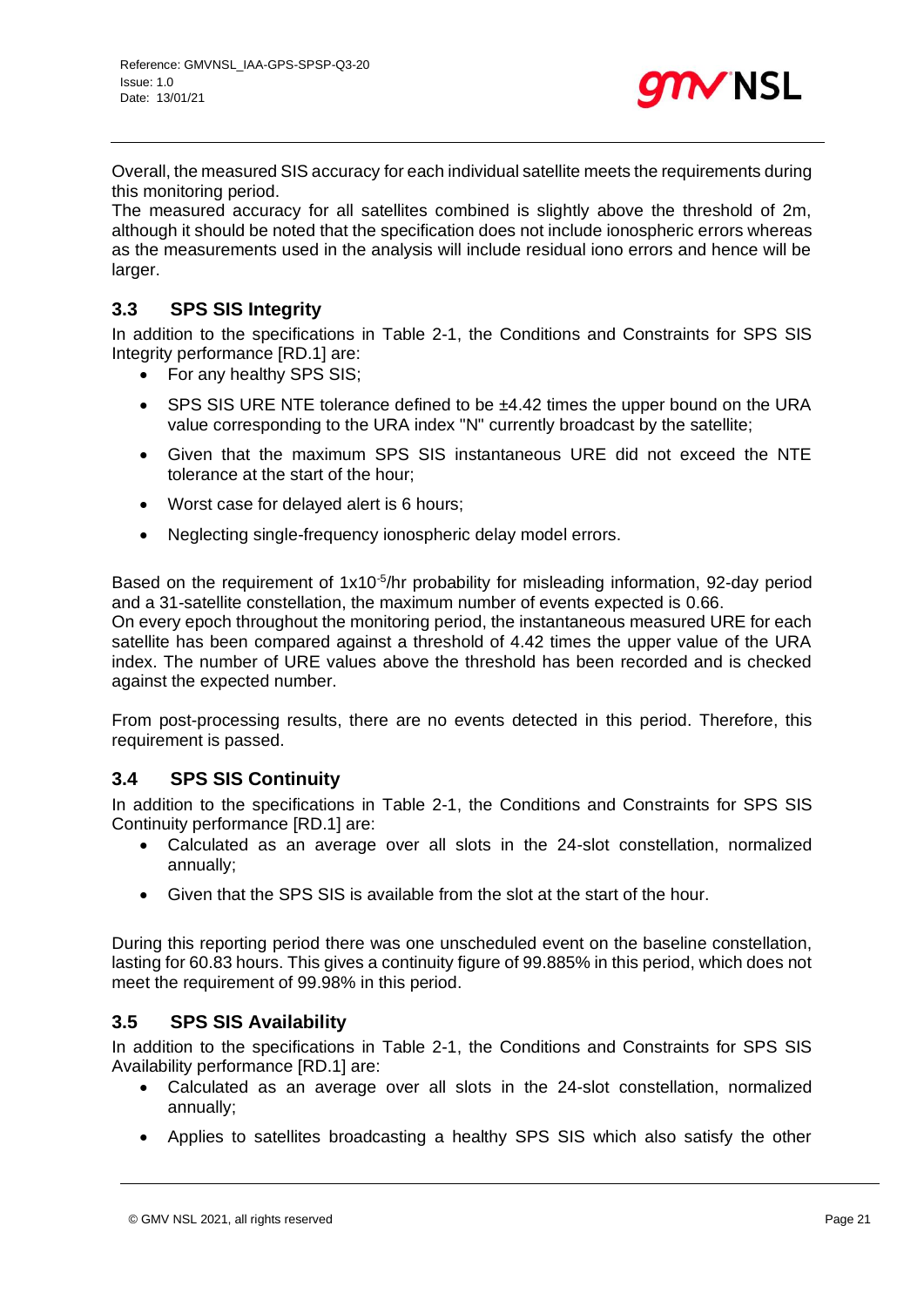

performance standards in this SPS Performance Standard.

The total period (in this monitoring period) in which satellites from the baseline 24-satellite constellation broadcast an unhealthy SIS was 140.85 hours. This is equivalent to an average of 0.9973 over all slots in the 24-slot constellation and satisfies SPS SIS Per-slot Availability standard  $(≥ 0.957)$ .

The minimum number of the baseline constellation satellites broadcasting healthy SPS SIS was 23, greater than the specifications of 20 and 21. Hence, performance during the monitoring period was measured at the 100% level, satisfying the Performance Standard as specified below.

- ≥0.98 Probability that at least 21 Slots out of the 24 Slots will be Occupied Either by a Satellite Broadcasting a Healthy SPS SIS in the Baseline 24-Slot Configuration or by a Pair of Satellites Each Broadcasting a Healthy SPS SIS in the Expanded Slot Configuration;
- ≥ 0.99999 Probability that at least 20 Slots out of the 24 Slots will be occupied either by a Satellite Broadcasting a Healthy SPS SIS in the Baseline 24-Slot Configuration or by a Pair of Satellites Each Broadcasting a Healthy SPS SIS in the Expanded Slot Configuration.

The minimum number of operational satellites broadcasting healthy messages in this reporting period was 29. This represents performance at the 100% level, satisfying the Performance Standard as specified below.

 $\bullet$   $\geq$  0.95 Probability that the Constellation has at least 24 operational satellites regardless of whether the operational satellites are located in the baseline slots.

## <span id="page-21-0"></span>**3.6 PDOP Availability**

In addition to the specifications in [Table 2-1,](#page-11-0) the Conditions and Constraints for PDOP performance [RD.1] are:

- Defined for position solution meeting the representative user conditions and operating within the service volume over any 24-hour interval;
- Based on using only satellites transmitting standard code and indicating "healthy" in the broadcast navigation message.

The following plot shows the daily PDOP availability (PDOP  $<$  6) calculated at the site for all healthy satellites above 5 degrees elevation during the period October to December 2020.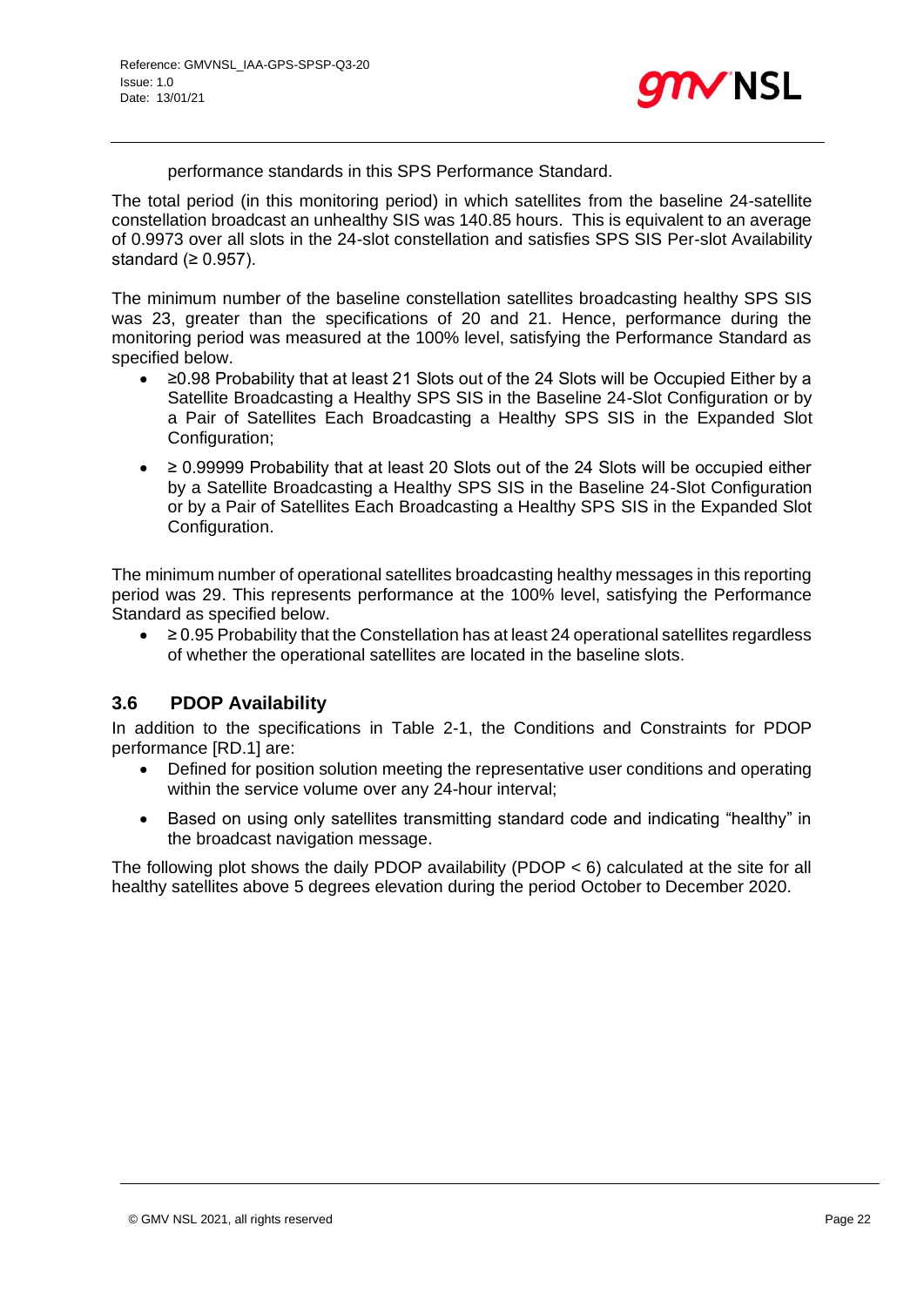





Figure 3-3: Daily PDOP Availability in the Reporting Period

<span id="page-22-0"></span>It can be seen that the daily PDOP availability values are all above the thresholds of 98% (global average) and 88% (worst site). Therefore, the PDOP availability fulfils the requirements.

In addition, the daily mean and maximum PDOP values are displayed for the same period.



Figure 3-4: Daily Maximum PDOP Value in the Reporting Period

<span id="page-22-1"></span>The daily PDOP values can be used to identify specific days that have different performance from the others. It can be seen that on all days the maximum PDOP is well below 6.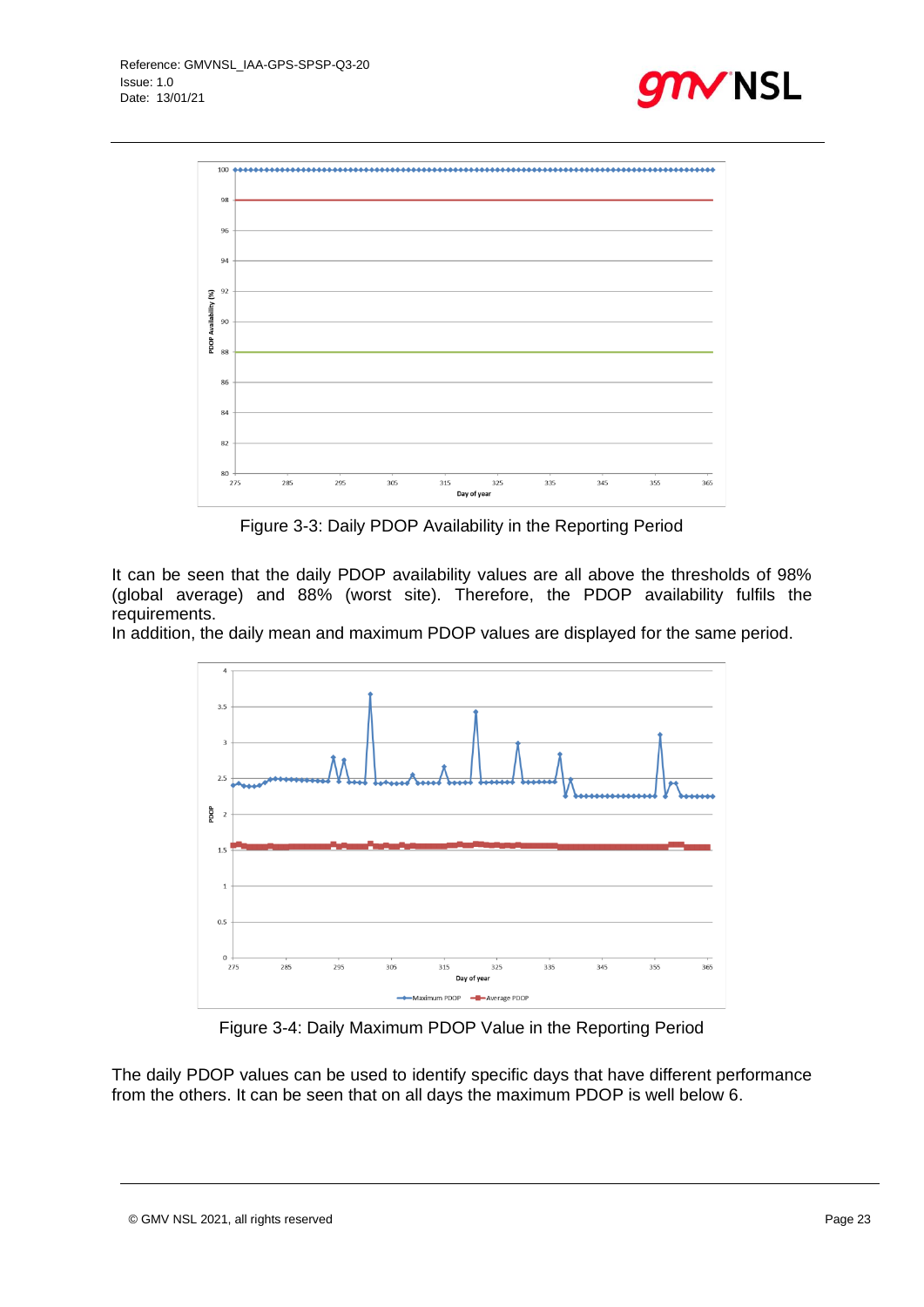

## <span id="page-23-0"></span>**3.7 Position Service Availability**

In addition to the specifications in [Table 2-1,](#page-11-0) the Conditions and Constraints for Service Availability performance [RD.1] are:

- 15 meters horizontal (SIS only) 95% threshold;
- 33 meters vertical (SIS only) 95% threshold;
- Defined for position solution meeting representative user conditions and operating within the service volume over any 24-hour interval;
- Based on using only satellites transmitting standard code and indicating "healthy" in the broadcast navigation message.

The computation of these values is detailed in section [2.2.](#page-8-2)

The daily horizontal and vertical service availabilities for the period October to December 2020 are shown in the following figures.



<span id="page-23-1"></span>Figure 3-5: Daily Horizontal Service Availability Values for Reporting Period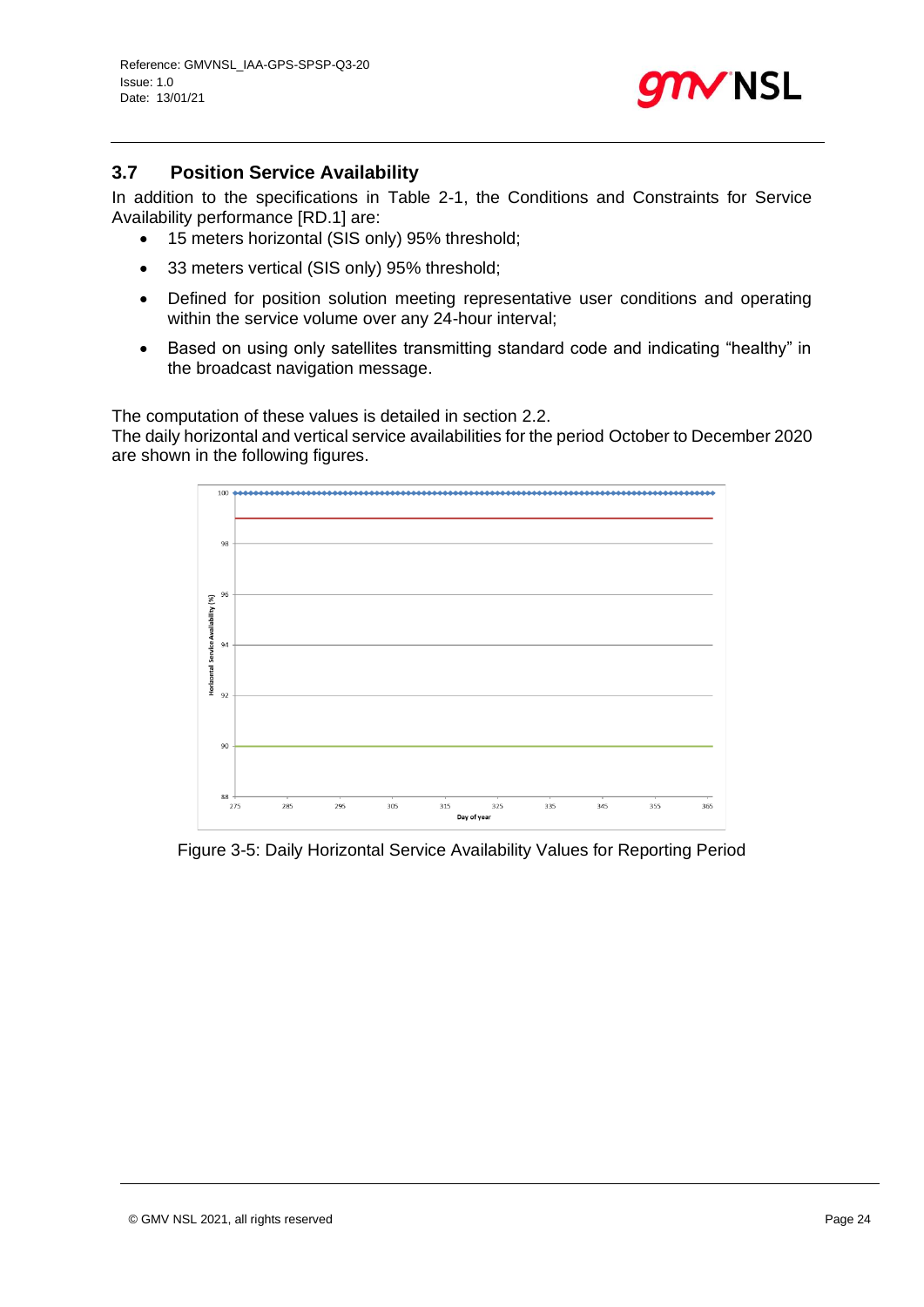



Figure 3-6: Daily Vertical Service Availability Values for Reporting Period

<span id="page-24-1"></span>These plots show the horizontal and vertical availability are well above the thresholds of 99% (global average) and 90% (worst site) for the reporting period. Therefore, the position service availability fulfils the requirements.

## <span id="page-24-0"></span>**3.8 Positioning Accuracy**

In addition to the specifications in [Table 2-1,](#page-11-0) the Conditions and Constraints for Positioning Accuracy performance [RD.1] are:

- Defined for position solution meeting the representative user conditions;
- Standard based on a measurement interval of 24 hours averaged over all points within the service volume.

For this monitoring activity it should be noted that the position accuracy is assessed through analysis of real data at a single point, rather than through service volume analysis.

The daily horizontal and vertical accuracy values (95%) for the period October to December 2020 are shown in the following figures.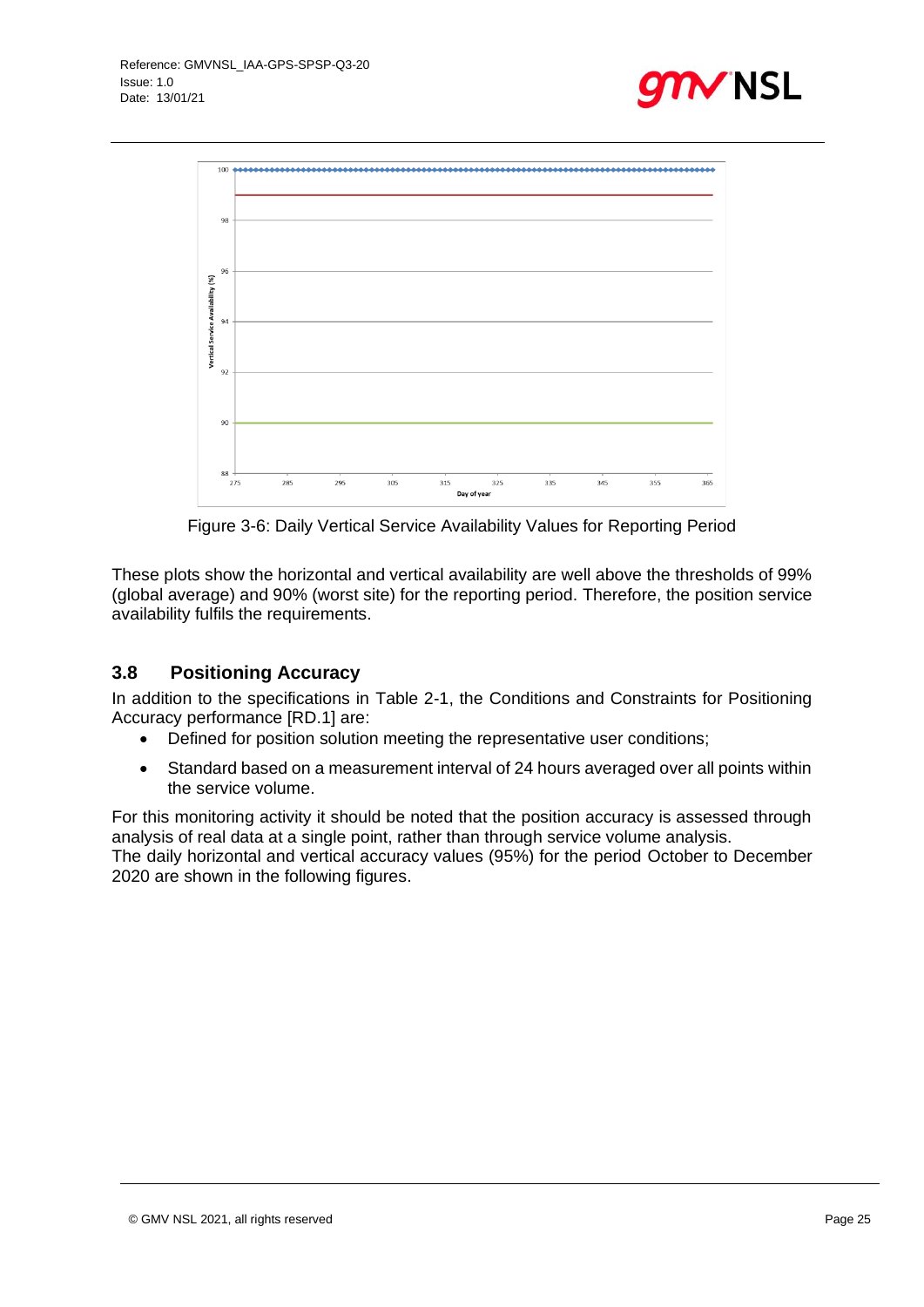



<span id="page-25-0"></span>Figure 3-7: Daily Horizontal Position Accuracy (95%) for Reporting Period



Figure 3-8: Daily Vertical Position Accuracy (95%) for Reporting Period

<span id="page-25-1"></span>It can be seen that the daily horizontal accuracy values are all below the thresholds of 8m (global average) and 15m (worst site).

Also, the daily vertical accuracy values are well below the thresholds of 13m (global average) and 33m (worst site).

In addition, the daily position accuracy values at the 99.99% level are shown for the same period.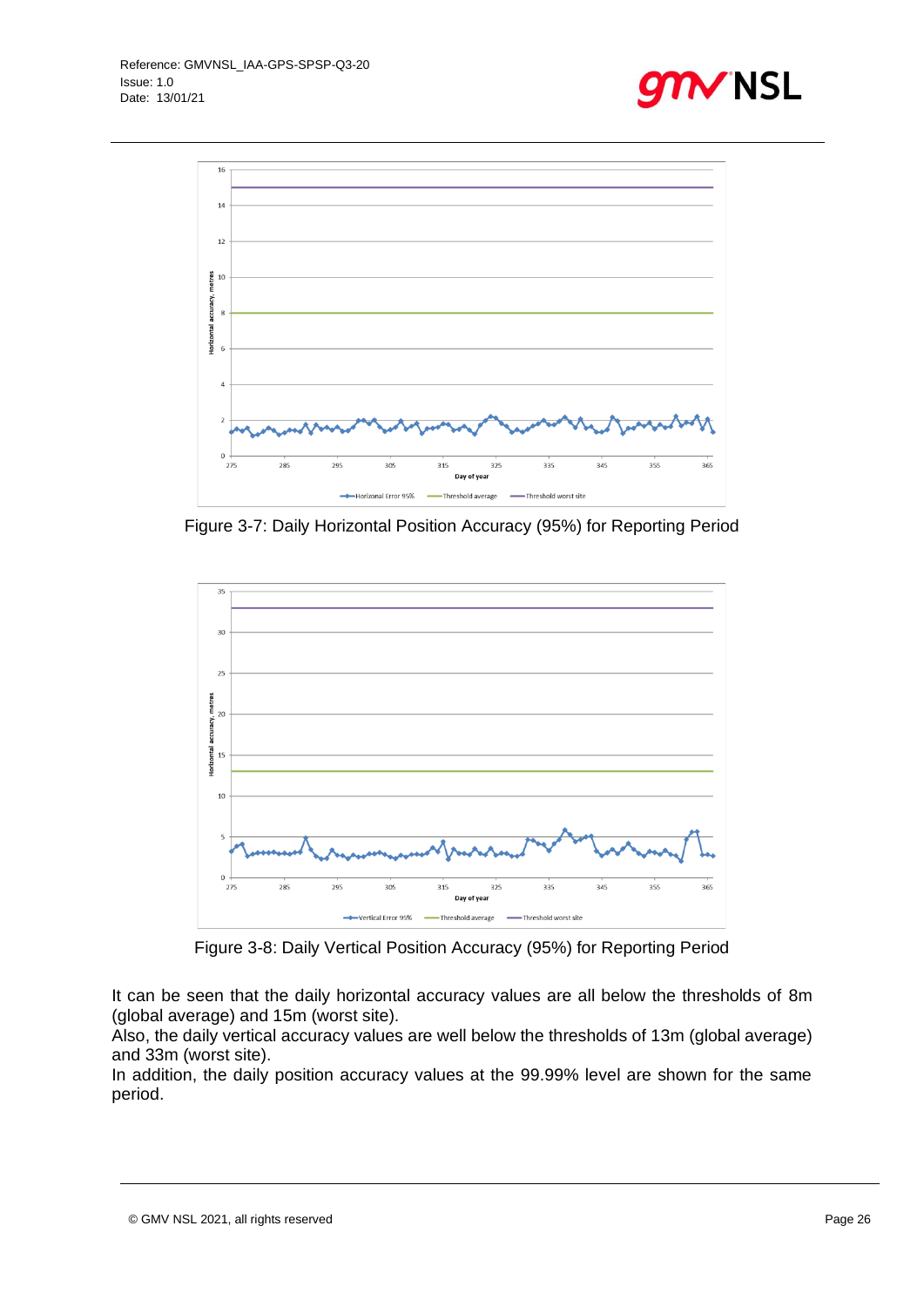



<span id="page-26-0"></span>Figure 3-9: Daily Horizontal Position Accuracy (99.99%) for Reporting Period



Figure 3-10: Daily Vertical Position Accuracy (99.99%) for Reporting Period

<span id="page-26-1"></span>It can be seen that generally the 99.99% values generally follow the same pattern as the 95% values and are not significantly larger.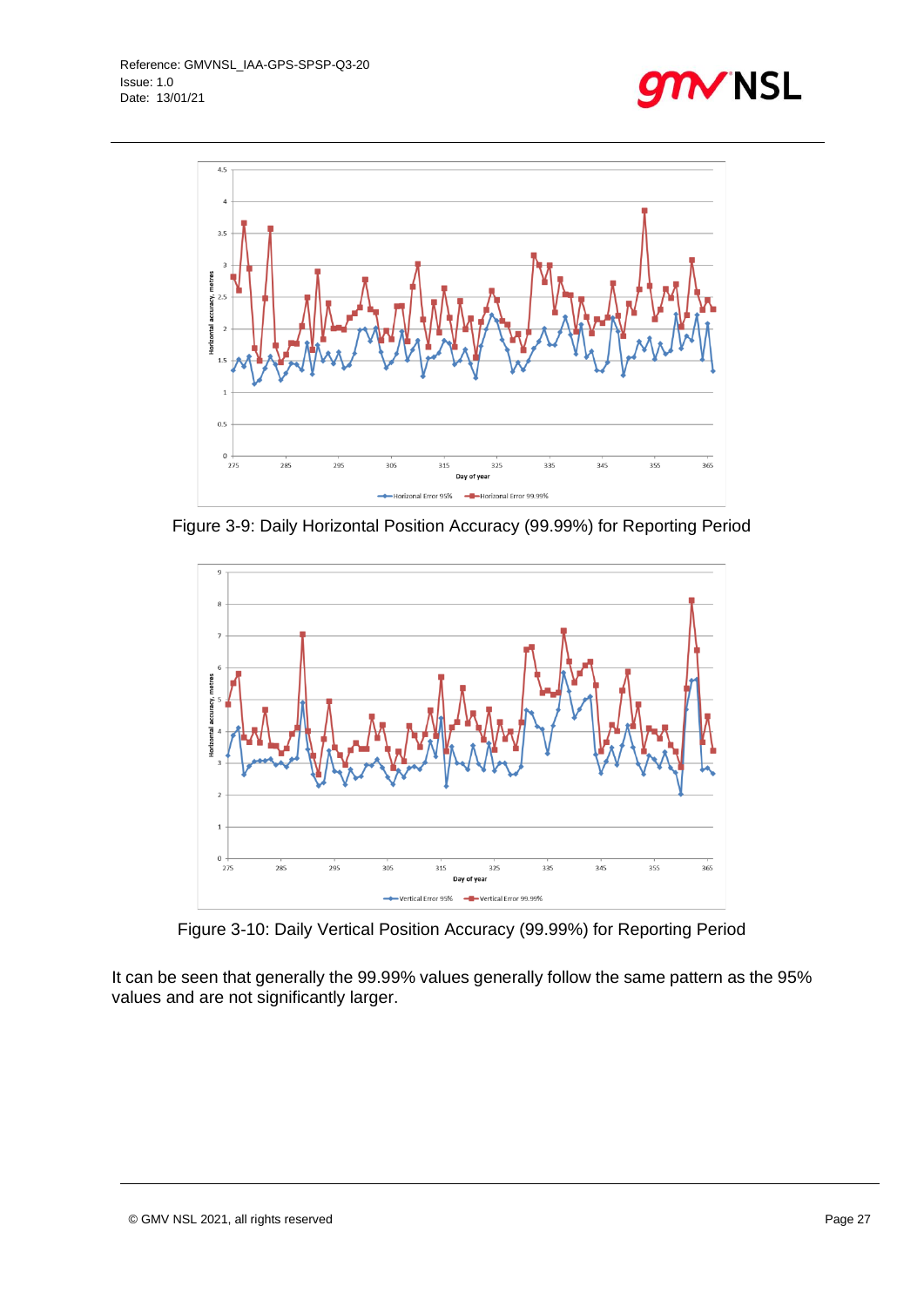

## <span id="page-27-0"></span>**4 NANU ANALYSIS**

NANU information is downloaded from the US Coast Guard Navigation Centre website [\(http://www.navcen.uscg.gov/?pageName=gpsNanuInfo\)](http://www.navcen.uscg.gov/?pageName=gpsNanuInfo). Summaries of the forecast and actual outages for scheduled and unscheduled events are given below. NANUs that affect the baseline constellation are highlighted in green. NANUs that affect one satellite of an expanded slot in the baseline constellation are highlighted in blue, tan or purple.

| <b>NANU</b> | <b>PRN</b>     | <b>Type</b>      | <b>Start</b><br>day | <b>Start</b><br><b>Time</b> | <b>Stop</b><br>day | <b>Stop</b><br>time | Outage<br>(hours) | Ref            |
|-------------|----------------|------------------|---------------------|-----------------------------|--------------------|---------------------|-------------------|----------------|
| 2020045     | 25             | <b>FCSTMX</b>    | 275                 | 1900                        | 277                | 1900                | 48                | <b>B2</b>      |
| 2020047     | 19             | <b>FCSTDV</b>    | 282                 | 830                         | 282                | 2030                | 12                | C <sub>5</sub> |
| 2020048     | 11             | <b>FCSTUUFN</b>  | 281                 | 1500                        | <b>NA</b>          | <b>NA</b>           | <b>NA</b>         | D <sub>5</sub> |
| 2020052     | 1              | <b>FCSTMX</b>    | 290                 | 1130                        | 290                | 2330                | 12                | D <sub>2</sub> |
| 2020053     | $\overline{2}$ | <b>FCSTDV</b>    | 296                 | 1300                        | 297                | 100                 | 12                | D <sub>1</sub> |
| 2020054     | 30             | <b>FCSTMX</b>    | 294                 | 1200                        | 295                | $\Omega$            | 12                | A3             |
| 2020061     | 24             | <b>FCSTRESCD</b> | 301                 | 1400                        | 302                | 200                 | 12                | 2020057        |
| 2020059     | 27             | <b>FCSTMX</b>    | 302                 | 1200                        | 303                | $\Omega$            | 12                | C <sub>2</sub> |
| 2020060     | 17             | <b>FCSTDV</b>    | 303                 | 2215                        | 304                | 1015                | 12                | C4             |
| 2020064     | 6              | <b>FCSTMX</b>    | 307                 | 1200                        | 308                | $\Omega$            | 12                | D <sub>4</sub> |
| 2020065     | 9              | <b>FCSTMX</b>    | 309                 | 1240                        | 310                | 40                  | 12                | F <sub>3</sub> |
| 2020069     | 30             | <b>FCSTDV</b>    | 318                 | 15                          | 318                | 1215                | 12                | A3             |
| 2020070     | 3              | <b>FCSTMX</b>    | 314                 | 1545                        | 315                | 345                 | 12                | E <sub>1</sub> |
| 2020071     | 32             | <b>FCSTMX</b>    | 315                 | 1200                        | 316                | $\Omega$            | 12                | F1             |
| 2020072     | 11             | <b>FCSTUUFN</b>  | 315                 | 1500                        | <b>NA</b>          | <b>NA</b>           | <b>NA</b>         | D <sub>5</sub> |
| 2020076     | 26             | <b>FCSTMX</b>    | 321                 | 1930                        | 322                | 730                 | 12                | <b>B5</b>      |
| 2020079     | 21             | <b>FCSTDV</b>    | 323                 | 645                         | 323                | 1845                | 12                | D6             |
| 2020080     | 8              | <b>FCSTMX</b>    | 325                 | 1230                        | 326                | 30                  | 12                | C <sub>3</sub> |
| 2020083     | 10             | <b>FCSTMX</b>    | 328                 | 1800                        | 329                | 600                 | 12                | E2             |

Table 4-1: Summary of Forecast Scheduled Outages

| <b>NANU</b> | <b>PRN</b>     | <b>Type</b>     | <b>Start</b><br>day | <b>Start</b><br>Time | <b>Stop</b><br>day | <b>Stop</b><br>time | Outage<br>(hours) | Ref     |
|-------------|----------------|-----------------|---------------------|----------------------|--------------------|---------------------|-------------------|---------|
| 2020049     | 25             | <b>FCSTSUMM</b> | 275                 | 1916                 | 276                | 2335                | 28.31666667       | 2020045 |
| 2020051     | 19             | <b>FCSTSUMM</b> | 282                 | 847                  | 282                | 1458                | 6.1833            | 2020047 |
| 2020055     | 1              | <b>FCSTSUMM</b> | 290                 | 1219                 | 290                | 1649                | 4.5000            | 2020052 |
| 2020058     | $\overline{2}$ | <b>FCSTSUMM</b> | 296                 | 1312                 | 296                | 2027                | 7.2500            | 2020053 |
| 2020056     | 30             | <b>FCSTSUMM</b> | 294                 | 1233                 | 294                | 1654                | 4.3500            | 2020054 |
| 2020062     | 24             | <b>FCSTSUMM</b> | 301                 | 1437                 | 301                | 1926                | 4.816666667       | 2020061 |
| 2020063     | 27             | <b>FCSTSUMM</b> | 302                 | 1236                 | 302                | 1713                | 4.616666667       | 2020059 |
| 2020066     | 17             | <b>FCSTSUMM</b> | 303                 | 2240                 | 304                | 438                 | 5.966666667       | 2020060 |
| 2020067     | 6              | <b>FCSTSUMM</b> | 307                 | 1255                 | 307                | 1625                | 3.5               | 2020064 |
| 2020068     | 9              | <b>FCSTSUMM</b> | 309                 | 1303                 | 309                | 1641                | 3.6333333333      | 2020065 |
| 2020078     | 30             | <b>FCSTSUMM</b> | 318                 | 22                   | 318                | 524                 | 5.033333333       | 2020069 |
| 2020070     | 3              | <b>FCSTSUMM</b> | 314                 | 1639                 | 314                | 1939                | 3                 | 2020070 |
| 2020071     | 32             | <b>FCSTSUMM</b> | 315                 | 1213                 | 315                | 1538                | 3.416666667       | 2020071 |
| 2020075     | 11             | <b>DECOM</b>    | 315                 | 1514                 | 315                | 2200                | 6.766666667       | 2020072 |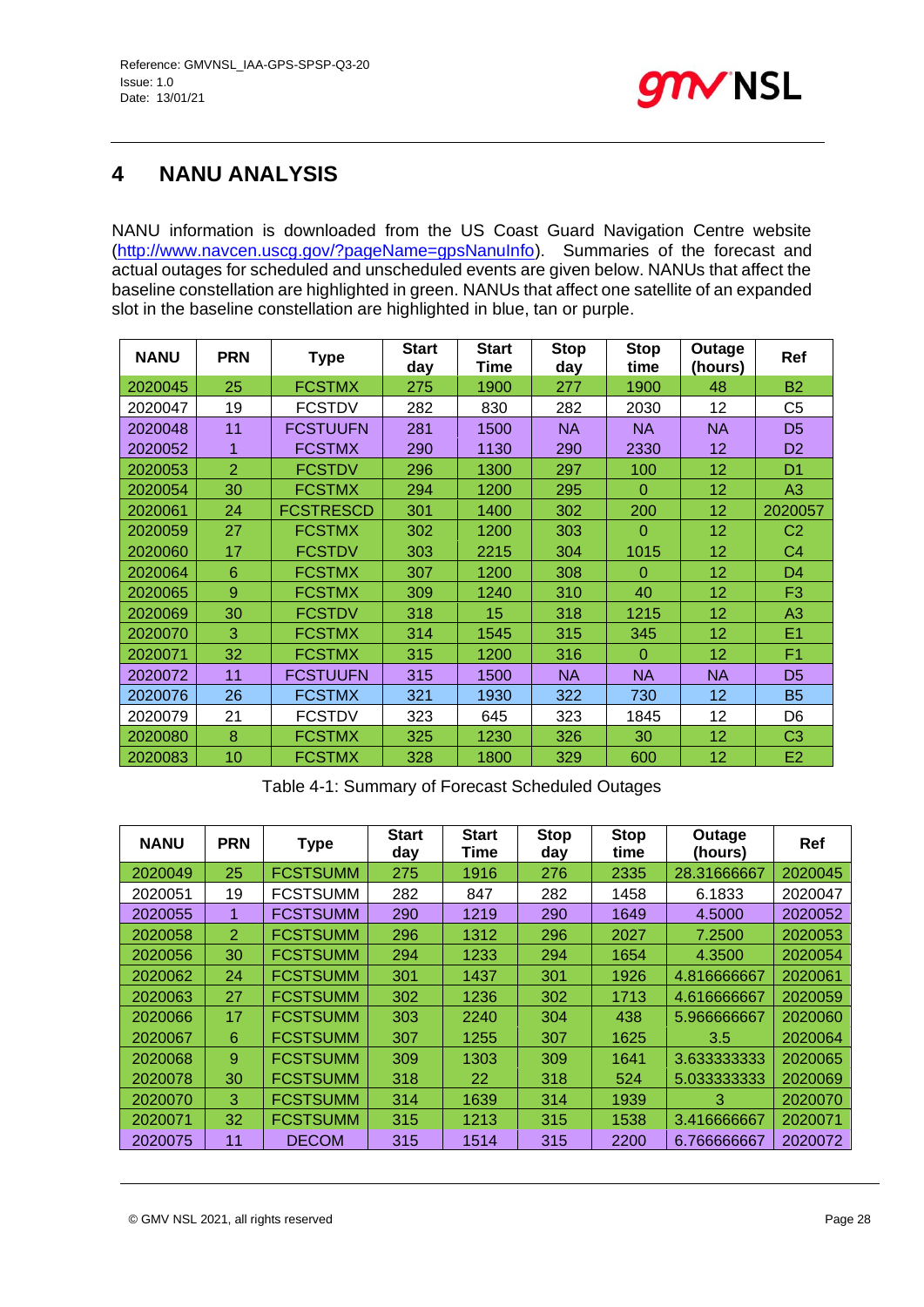

| <b>NANU</b> | <b>PRN</b> | Type            | <b>Start</b><br>dav | <b>Start</b><br>Time | <b>Stop</b><br>day | <b>Stop</b><br>time | Outage<br>(hours) | Ref     |
|-------------|------------|-----------------|---------------------|----------------------|--------------------|---------------------|-------------------|---------|
| 2020081     | 26         | <b>FCSTSUMM</b> | 321                 | 2038                 | 322                | 25                  | 3.783333333       | 2020076 |
| 2020082     | 21         | <b>FCSTSUMM</b> | 323                 | 716                  | 323                | 1449                | 7.55              | 2020079 |
| 2020084     | 8          | <b>FCSTSUMM</b> | 325                 | 1245                 | 325                | 1549                | 3.066666667       | 2020080 |
| 2020085     | 10         | <b>FCSTSUMM</b> | 328                 | 2008                 | 328                | 2311                | 3.05              | 2020083 |

Table 4-2: Summary of Actual Scheduled Outages

| <b>NANU</b> | PRN | $T$ ype         | <b>Start</b><br>dav | <b>Start</b><br>Time | Stop<br>dav | <b>Stop</b><br>time | Ref     |
|-------------|-----|-----------------|---------------------|----------------------|-------------|---------------------|---------|
| 2020050     | 44  | <b>FCSTCANC</b> | 279                 | 1915                 | <b>NA</b>   | <b>NA</b>           | 2020048 |

Table 4-3: Summary of Cancelled Outages

| <b>NANU</b> | <b>PRN</b> | $\mathsf{Type}$ | <b>Start</b><br>dav | <b>Start</b><br>Time | <b>Stop</b><br>dav | <b>Stop</b><br>time | Outage<br>(hours) | Ref     |
|-------------|------------|-----------------|---------------------|----------------------|--------------------|---------------------|-------------------|---------|
| 2020087     |            | UNUSUFN         | 358                 | 325                  | NA                 | <b>NA</b>           | <b>NA</b>         | A4      |
| 2020090     |            | <b>JNUSABLE</b> | 358                 | 325                  | 360                | 1615                | 60.833333333      | 2020087 |

Table 4-4: Summary of Forecast and Actual Unscheduled Outages

The constellation availability and continuity figures for the baseline constellation, and for all satellites, based on the NANU information are shown in the following table. Note that for continuity and availability, the baseline constellation is not affected if at least one of the satellites in an expanded slot is healthy, i.e. an outage on one of the satellites in an expanded slot does not affect the statistics for the baseline constellation.

|                                              | Q4 2020 |
|----------------------------------------------|---------|
| <b>Hrs</b>                                   | 2208    |
| total forecast downtime (all)                | 240.00  |
| total forecast downtime (baseline)           | 192.00  |
| total actual scheduled downtime (all)        | 108.80  |
| total actual scheduled downtime (baseline)   | 80.02   |
| Scheduled satellite outage events (all)      | 18      |
| Scheduled satellite outage events (baseline) | 13      |
| Unscheduled satellite outage events (all)    |         |
| Unscheduled satellite outage events          |         |
| (baseline)                                   |         |
| Total actual unscheduled downtime (all)      | 60.83   |
| Total actual unscheduled downtime            |         |
| (baseline)                                   | 60.83   |
| Total actual downtime (all)                  | 169.63  |
| Total actual downtime (baseline)             | 140.85  |
| <b>Availability (all)</b>                    | 99.752  |
| <b>Availability (baseline)</b>               | 99.734  |
| <b>Continuity (baseline)</b>                 | 99.885  |

Table 4-5: Summary of NANU Statistics for Monitoring Period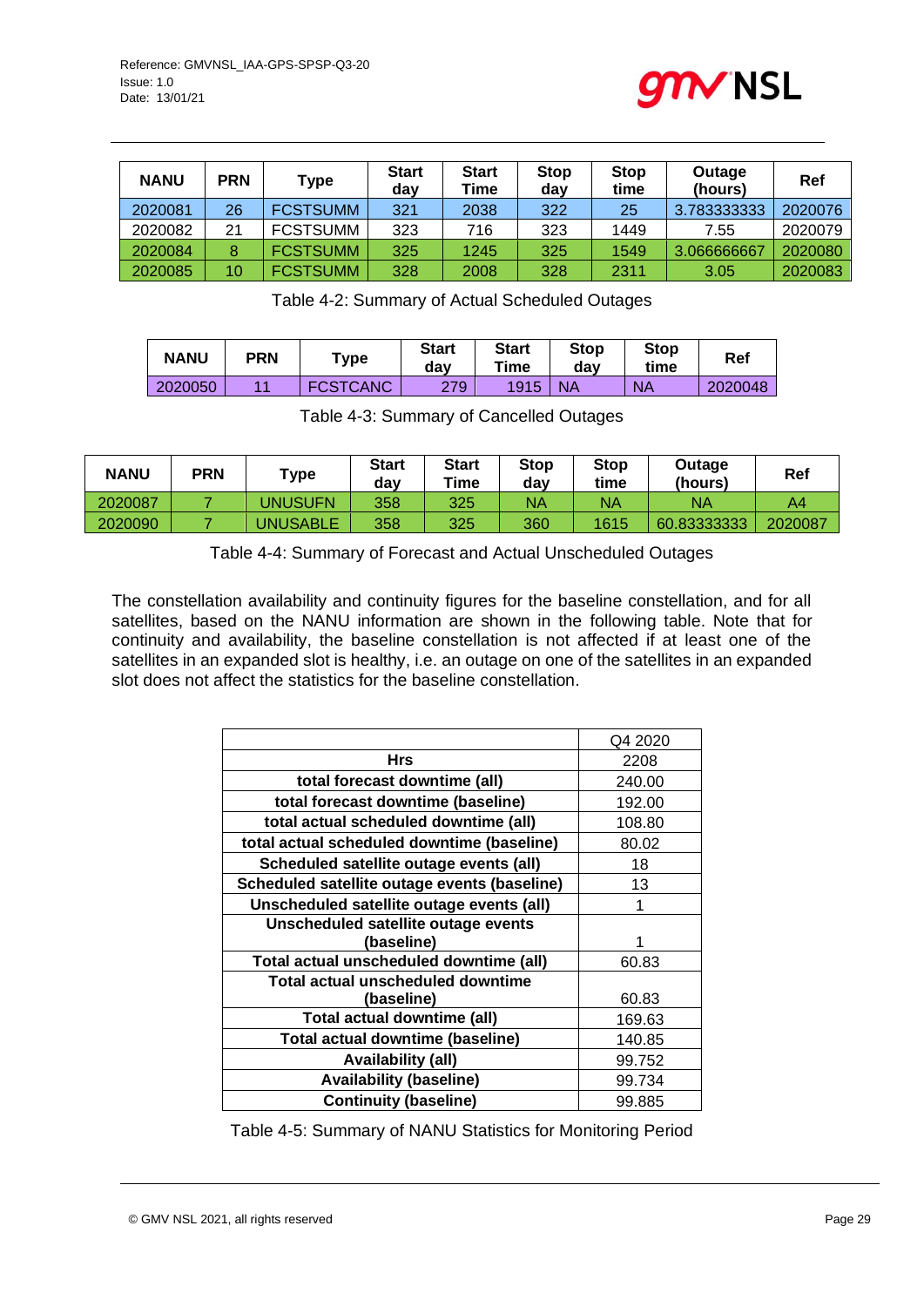

It is interesting to note that since SVN46/PRN11 was decommissioned on day 315 (10 November), there has been a missing satellite from the D2 expandable slot as this was in the D2F slot. There is still a satellite (PRN01) in the D2A slot so for now the baseline constellation is not affected, but it is expected that a new satellite will be added to the D2F slot. It is noted however that the latest GPS III satellites (SVN76/PRN13 and SVN77/PRN14) are not shown in the navcen information but one of these may be allocated to the D2F slot at some point.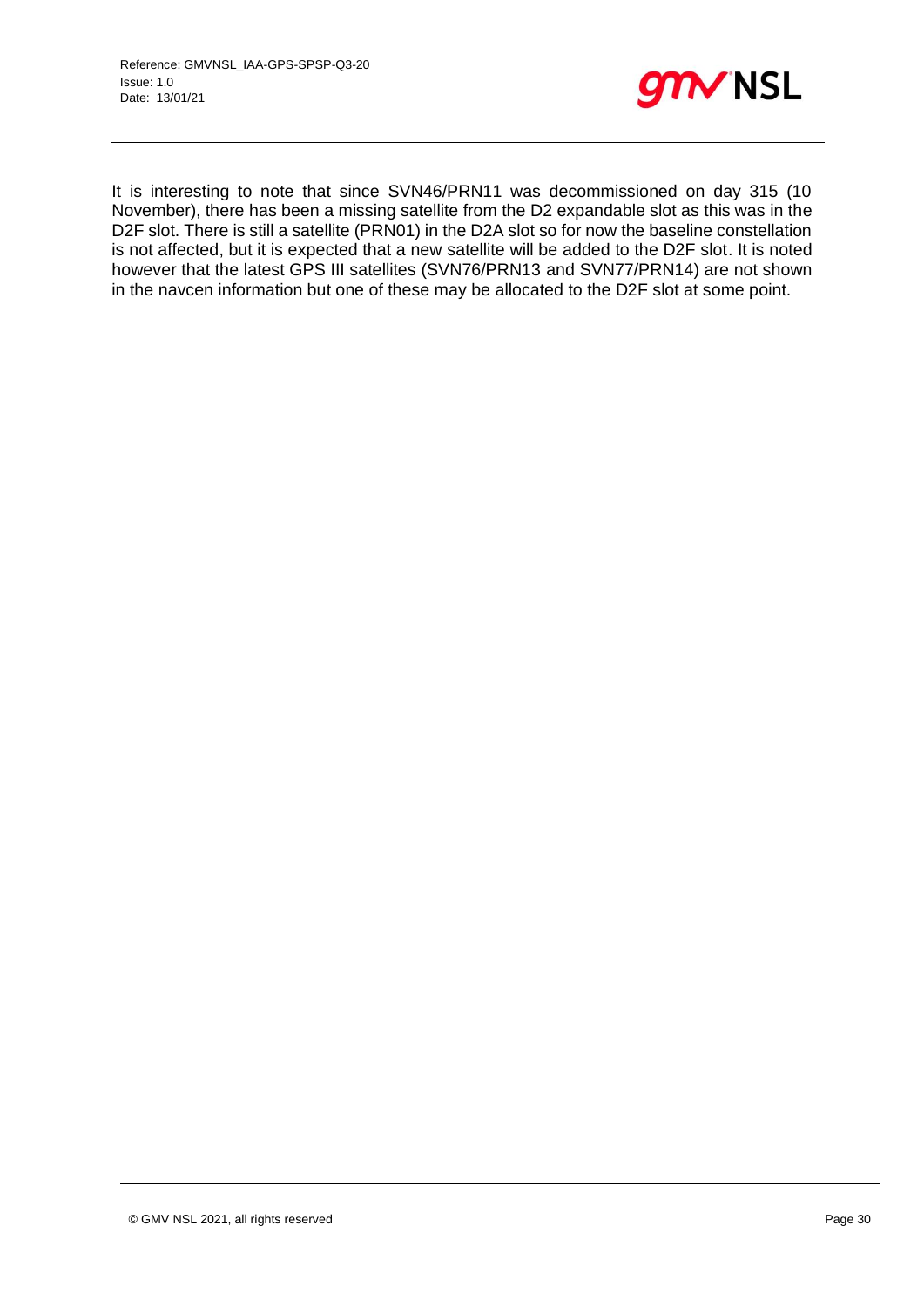

## <span id="page-30-0"></span>**5 CONCLUSIONS**

The following table summarises the measured performance against the specification.

| <b>Criteria</b>                          | <b>Specifications</b>                                                                                                                                                                                                                                                                                                                                                                                                            | <b>Measured</b><br><b>Performance</b>                                                                                                                                                  | <b>Passed</b> |
|------------------------------------------|----------------------------------------------------------------------------------------------------------------------------------------------------------------------------------------------------------------------------------------------------------------------------------------------------------------------------------------------------------------------------------------------------------------------------------|----------------------------------------------------------------------------------------------------------------------------------------------------------------------------------------|---------------|
| <b>SIS</b><br><b>SPS</b><br>Accuracy     | The User Range Error (URE)<br>$\leq$ 7 m 95% for any satellite                                                                                                                                                                                                                                                                                                                                                                   | Each $SV < 7m$                                                                                                                                                                         | Yes.          |
|                                          | The User Range Error (URE)<br>$\leq$ 2 m 95% for all satellites                                                                                                                                                                                                                                                                                                                                                                  | $<$ 2m                                                                                                                                                                                 | <b>No</b>     |
| <b>SPS</b><br><b>SIS</b><br>rms          | ≤3.6 m                                                                                                                                                                                                                                                                                                                                                                                                                           | All days <3.6m                                                                                                                                                                         | Yes.          |
| <b>SIS</b><br><b>SPS</b><br>Integrity    | ≤1x10 <sup>-5</sup><br><b>SIS</b><br>Integrity<br>The<br>Probability<br>Over Any Hour<br>(<0.7 events per quarter)                                                                                                                                                                                                                                                                                                               | No SIS events                                                                                                                                                                          | Yes           |
| <b>SPS</b><br><b>SIS</b><br>Continuity   | ≥ 0.9998 Probability Over<br>Any Hour                                                                                                                                                                                                                                                                                                                                                                                            | 98.885% (one<br>unscheduled<br>outage)                                                                                                                                                 | <b>No</b>     |
| <b>SPS</b><br><b>SIS</b><br>Availability | SPS SIS Per-Slot Availability<br>$\geq 0.957$<br><b>SPS</b><br><b>SIS</b><br>Constellation<br>Availability<br>$\geq$ 0.98 Probability that<br>at least 21 Slots out of<br>the 24 Slots will be<br>healthy<br>$\geq$ 0.99999 Probability<br>that at least 20 Slots<br>out of the 24 Slots will<br>be healthy<br>$\geq$ 0.95 Probability that<br>the Constellation will<br>least 24<br>at<br>have<br><b>Operational Satellites</b> | 1)<br>99.9% per-<br>Slot Availability<br>2)<br>100%<br>Constellation<br>Availability<br>3)<br>100%<br>probability that the<br>number of<br>operational satellite<br>is larger than 24. | Yes           |
| <b>PDOP</b><br>Availability              | $\geq$ 98% global PDOP of 6<br>or less<br>$\geq$ 88% worst site PDOP of<br>6 or less                                                                                                                                                                                                                                                                                                                                             | >99.8% availability<br>on all days                                                                                                                                                     | Yes           |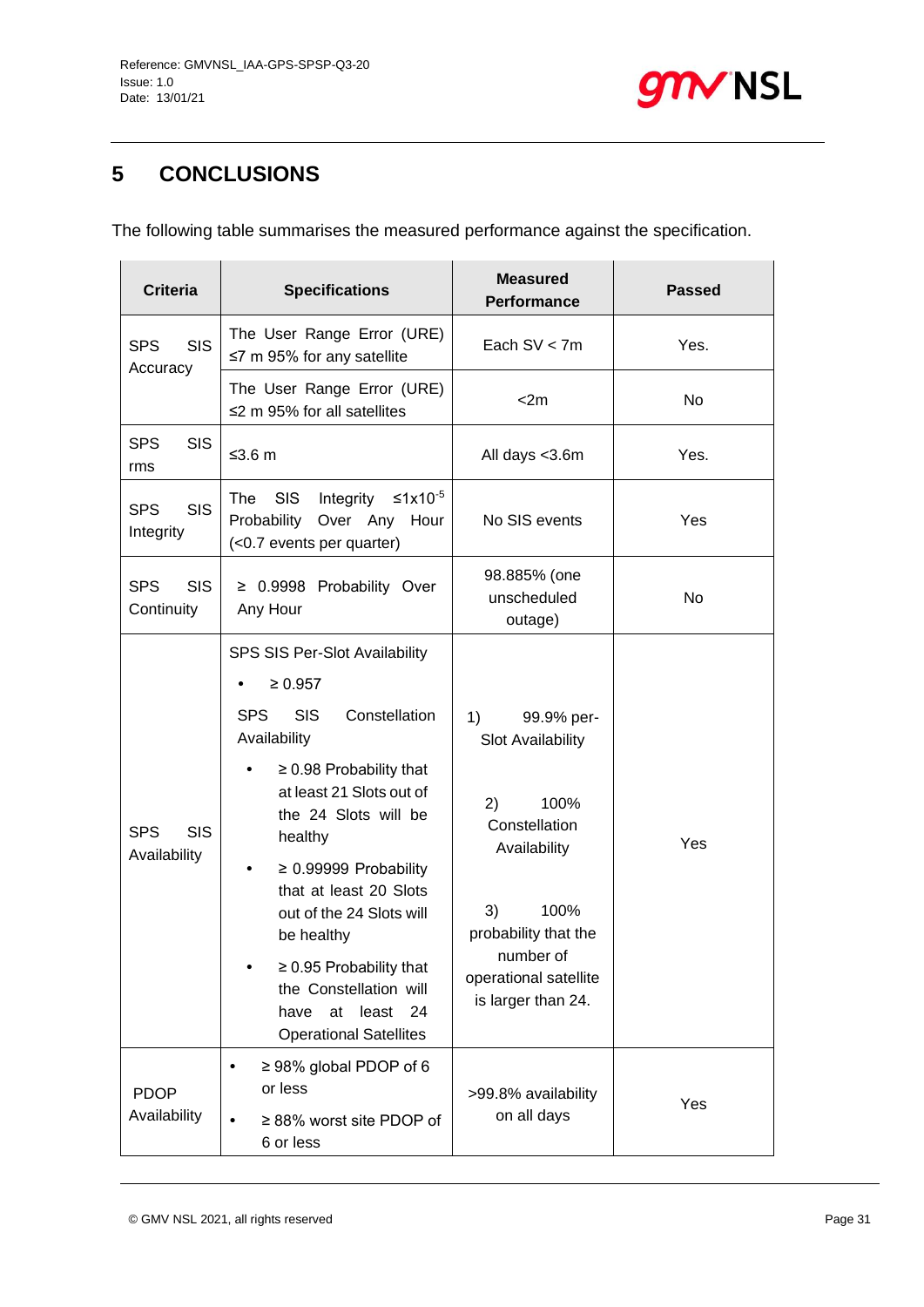

| <b>Criteria</b>                     | <b>Specifications</b>                                                                             | <b>Measured</b><br><b>Performance</b>                       | <b>Passed</b> |
|-------------------------------------|---------------------------------------------------------------------------------------------------|-------------------------------------------------------------|---------------|
|                                     | $\geq$ 99% Horizontal Service<br>$\bullet$<br>Availability average<br>location                    |                                                             |               |
| <b>SPS</b>                          | ≥ 90% Horizontal Service<br>$\bullet$<br>Availability worst-case<br>location                      | 100% availability on                                        |               |
| Position<br>Service<br>Availability | $\geq$ 99% Vertical Service<br>$\bullet$<br>Availability average<br>location                      | all days                                                    | Yes           |
|                                     | $\geq 90\%$ Vertical Service<br>$\bullet$<br>Availability worst-case<br>location                  |                                                             |               |
|                                     | $\leq$ 8 meters 95% All-in-<br>$\bullet$<br>View Global Average<br>Horizontal Error (SIS<br>Only) |                                                             |               |
| Positioning                         | $\leq$ 15 meters 95% All-in-<br>$\bullet$<br>View worst site Horizontal<br>Error (SIS Only)       | 1) <3 metres 95%<br><b>Horizontal Error at</b><br>the site, |               |
| Accuracy                            | $\leq$ 13 meters 95% All-in-<br>$\bullet$<br>View Global Average<br>Vertical Error (SIS Only)     | $2$ ) <6 metres $95%$<br>Vertical Error at the<br>site      | Yes           |
|                                     | $\leq$ 33 meters 95% All-in-<br>$\bullet$<br>View worst site Vertical<br>Error (SIS Only)         |                                                             |               |

Table 5-1: Summary of Performance

From the table it can be seen that the measured performance is within the required values for almost all requirements. The exceptions are SIS continuity and the new requirement of URE for all satellites combined being less than 2m.